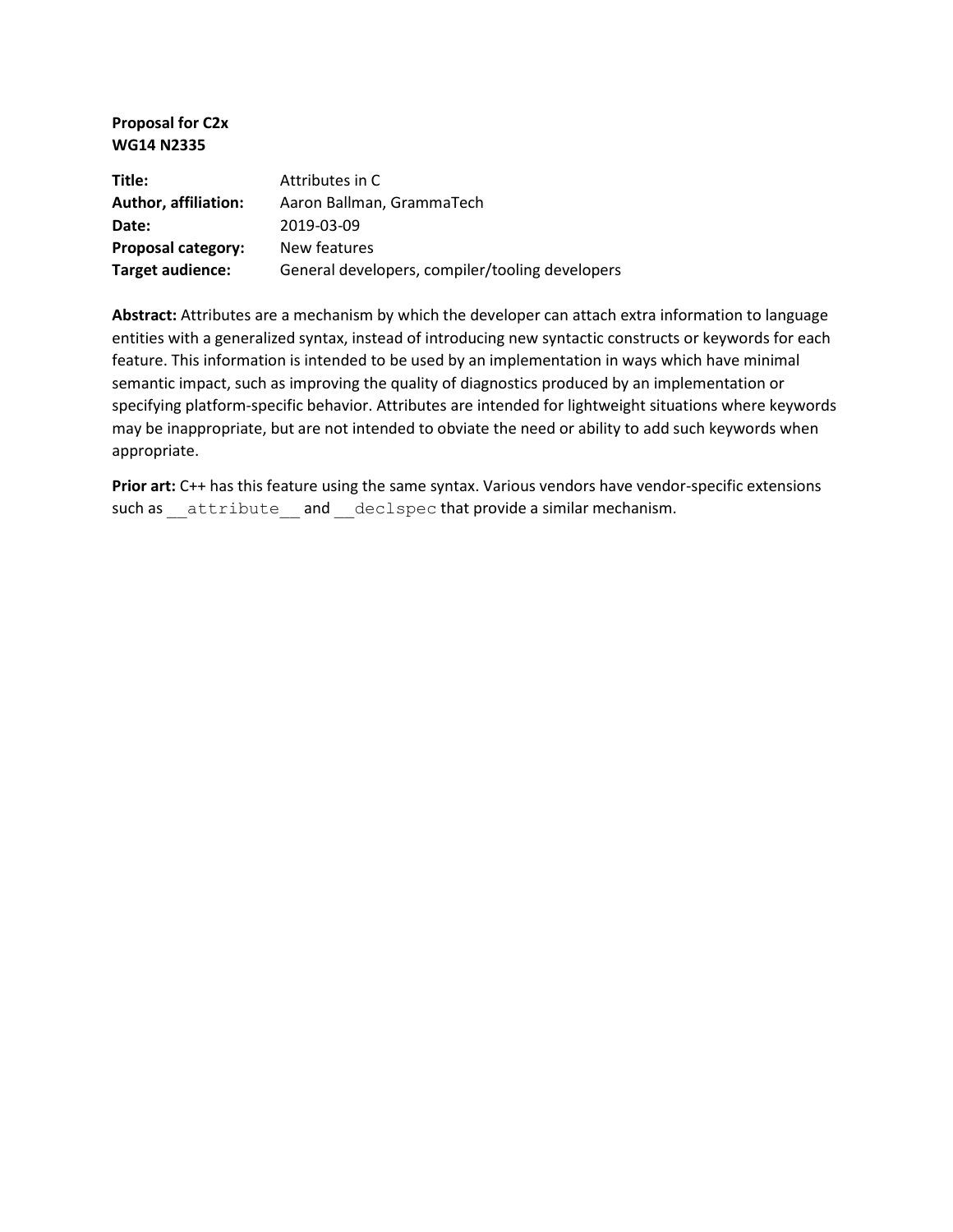# Attributes in C

Reply-to: Aaron Ballman (aaron@aaronballman.com) Document No: N2335 Revises Document No: N2269 Date: 2019-03-09

# Summary of Changes

# N2335

- Clarified 6.7.11p4; standards-based attributes should not have semantic impact on strictly conforming programs.
- Added 6.7.11p5 to ensure that [[attr]] and [[\_\_attr \_]] are equivalent for standardsbased attributes. Hinted that implementations should do something similar for vendor attributes.
- Moved the *attribute-specifier-seq* out of the *enumeration-constant* production and into the enumerator production.
- Removed explicit mention of attributes appertaining to a translation unit from 6.7.11p3. They can appertain to a TU, but it needs to be specified under the semantics of an attribute because there is no syntactic location to specify an attribute on a TU explicitly.
- Consistently treat attribute appertainment as a semantic property (this moves some paragraphs from Syntax or Constraints to Semantics).
- Added information under the Proposal section to clarify that attribute support for compound literals is not being proposed at this time and why.
- Applied numerous editorial changes recommended by a project editor. Mostly relating to renaming grammar productions, using prose rather than grammar productions in the text, and rearranging some of the exposition. All of these changes were verified to be editorial in nature.

# N2269

• Made it undefined behavior to #define or #undef a standard attribute.

# N2165

- Added the appropriate cover page.
- Can no longer specify an attribute on a K&R C function.
- Created the *no-leading-attribute-declaration* production to ensure attributes do not ambiguously parse with declarations nesting a K&R C function.
- Moved a note out of the Constraints section in 6.7.11 Attributes.
- Rewrote 6.7.2.1p6-7 to clarify the wording intent.
- Added a new constraint to 6.7.2.3 for tag declarations with attributes.
- Added wording to 6.7.2.3p7-8 to clarify that the attributes appertain to the declared tag whenever it is named.
- Removed grammar production for adding attributes to a bit-field in 6.7.2.1 because it was already covered by the declarator grammar.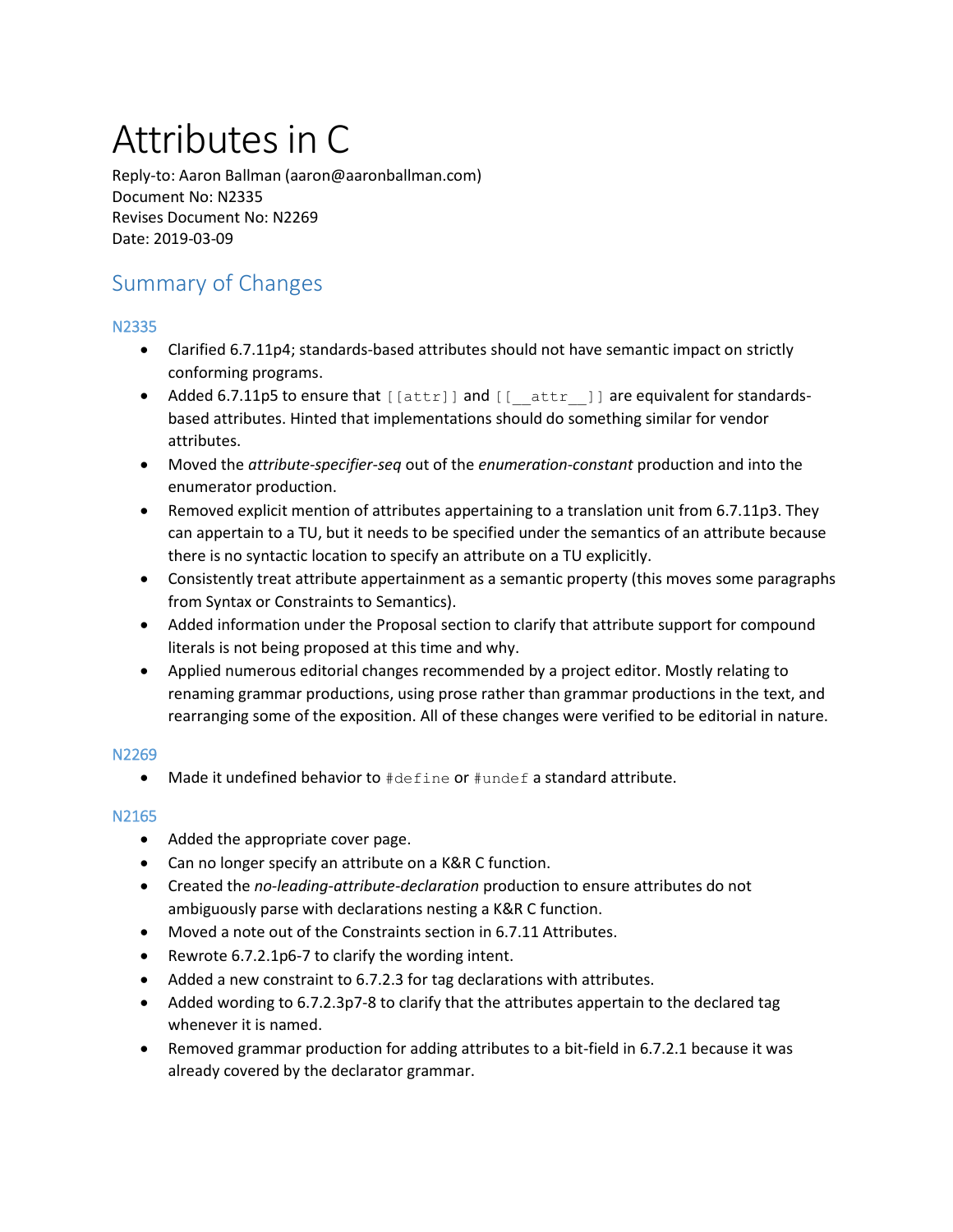## N2137

- Identified that it is common practice for header files to be written in C but consumed by a C or a C++ compiler.
- Removed an example from the Proposal section of code that was not conforming C code; also switched to some more C-like terms such as "identifier" rather than "name".
- Added the Alternative Syntaxes section that discusses some alternative syntaxes and why they are not being proposed in this paper.
- Added Proposed Wording.

# N2049

• Original proposal.

# **Introduction**

Attributes are a mechanism by which the developer can attach extra information to language entities with a generalized syntax, instead of introducing new syntactic constructs or keywords for each feature. This information is intended to be used by an implementation in ways which have minimal semantic impact, such as improving the quality of diagnostics produced by an implementation or specifying platform-specific behavior. Attributes are intended for lightweight situations where keywords may be inappropriate, but are not intended to obviate the need or ability to add such keywords when appropriate. Attributes are not an inventive concept in C, as vendors have produced different language extensions covering this functionality in the past, as discussed in great detail in N1229, N1264, and N1403. Attributes can either be vendor-specific attributes, which are introduced by a vendor-supplied namespace, or standardized attributes, which are not.

```
// Standardized attributes.
[[something]] void f([[something else]] int i);
// Vendor-specific attributes.
[[gnu::something]] void g([[clang::something else]] int i);
```
# Rationale

The C++ syntax was carefully designed to allow full generality, and is being proposed over Microsoft declspec and GNU attribute syntaxes. For instance, declspec attributes appertain only to declarations, and not to other syntactic constructs such as statements. The attribute syntax can appertain to a wider range of entities, but suffers from ambiguity (e.g.,  $\text{void } f$  (int ( $attribute$  ((foo)) x));).

The placement of the attributes in various syntactic constructs was determined by WG21 to eliminate ambiguity and provide a consistent design while covering all possible use cases. The general rule of thumb for attribute placement is that an attribute at the start of a declaration or statement appertains to everything to the right of the attribute, and an attribute elsewhere appertains to the syntactic element immediately preceding the attribute.

Use of the C++ syntax is also consistent with the WG14 charter principle to minimize incompatibilities with C++ [N2021]. The C++ syntax using double square brackets was introduced in C++11 and has gained wide vendor adoption (MSVC, GCC, Clang, EDG, et al) and considerable positive use from users in the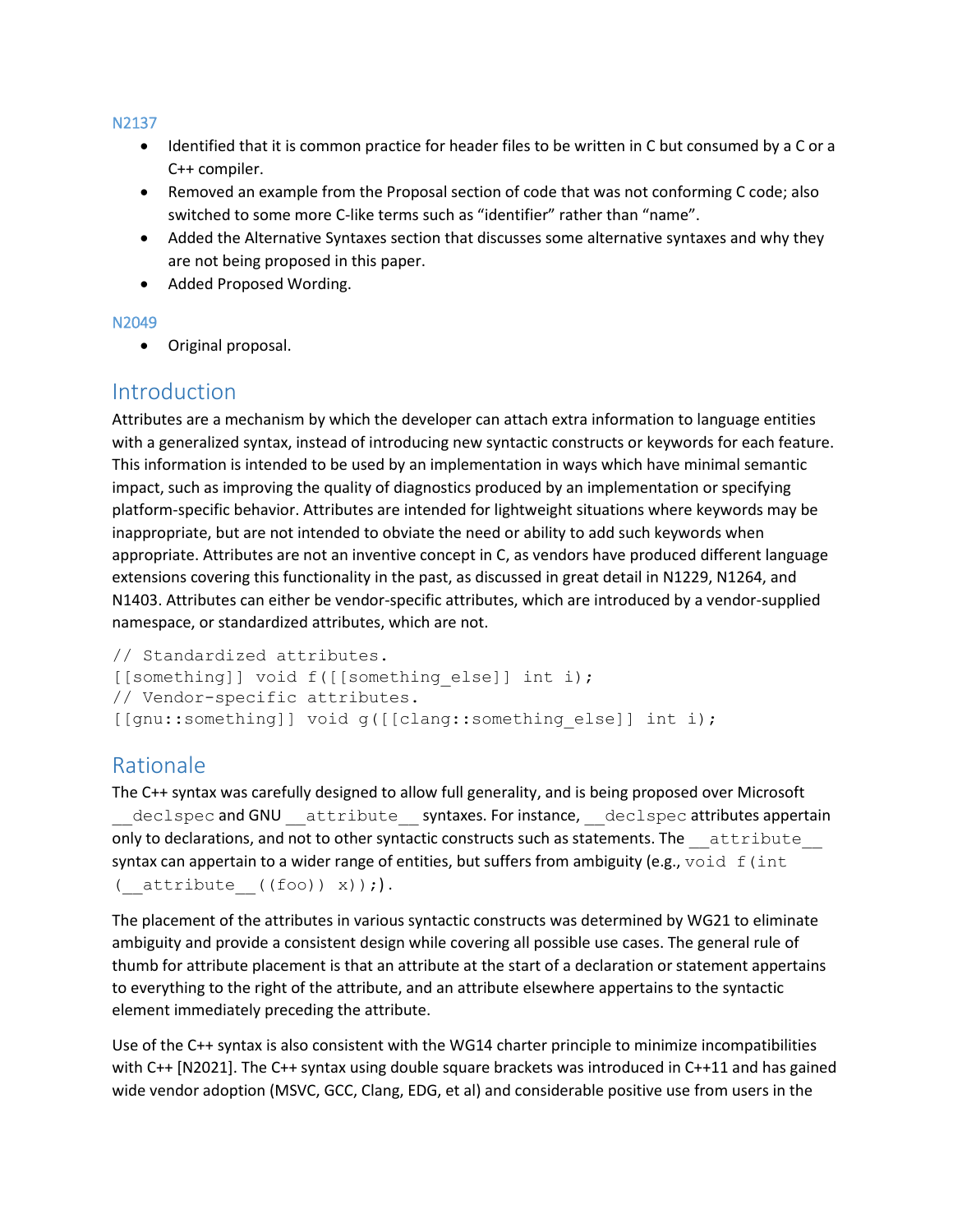form of adding new, vendor-specific attributes in addition to standards-mandated attributes. Concerns were raised in the past about the inventiveness of using double square brackets, but their inclusion in the C++ standard for 5+ years and their implementation by major compiler vendors that also support C implementations suggests that this is no longer a truly inventive syntax.

Use of double colons to delineate vendor-specific attributes from standards-based attributes is similarly proposed to be consistent with the C++ syntax. While this construct is not currently found in the C programming language, deviation from this syntax causes a seemingly-gratuitous incompatibility with C++. A different syntax may be plausible, but it forces users desiring interoperability with C++ to make extended use of the preprocessor and increases the teaching burden for people learning about attributes in either language. While the syntax may be unfortunate for the C programming language, it is also not unduly egregious -- it poses no backwards compatibility issues nor an extra burden on implementers to support and is concise. Given the utility of vendor-specific attributes in practice and the extant syntax with C++, this proposal recommends use of double colons as a reasonable syntax for the feature.

Note that this proposal is not proposing to add attributes to C in the form proposed simply because C++ has them in that form, but instead due to the wide popularity vendor-specific attribute implementations in C have enjoyed over the past two decades. The choice of syntax is a pragmatic one, especially given the common practice of providing a header file written in C that is to be consumed by either a C or C++ compiler.

Previous proposals raised concerns about how double square brackets would interact with other C-like languages, such as Objective-C. Specifically, Objective-C uses square brackets for "message send" expressions. e.g.,  $[foot\ bary]$ ; where foo is the recipient of the message and  $bar$  is the selector. There were concerns that using double square brackets would create parsing ambiguity, such as with an attributed *expression-statement* that was a complex message send expression. Objective-C has a sibling language called Objective-C++ (usually denoted with a .mm file extension instead of a .m file extension) that uses C++ instead of C as a foundation, and this language is implemented by the Clang open source compiler. In practice, there is no ambiguity between Objective-C++ and C++ attributes. Given that Clang does not currently implement any attributes that appertain to an *expression-statement*, I privately implemented an attribute named  $f \circ \circ b$  and tested it with what could be an ambiguous parse to see whether the Clang parser could handle it without modification, and whether AST properly reflected the attribute.

```
 @interface Base
 @end
 @interface S : Base
 - (void) bar;
 @end
 @implementation S
 - (void) bar {}
 @end
 @interface T : Base
- (S *) foo;
 @end
 @implementation T
 - (S *) foo { return nullptr; }
 @end
```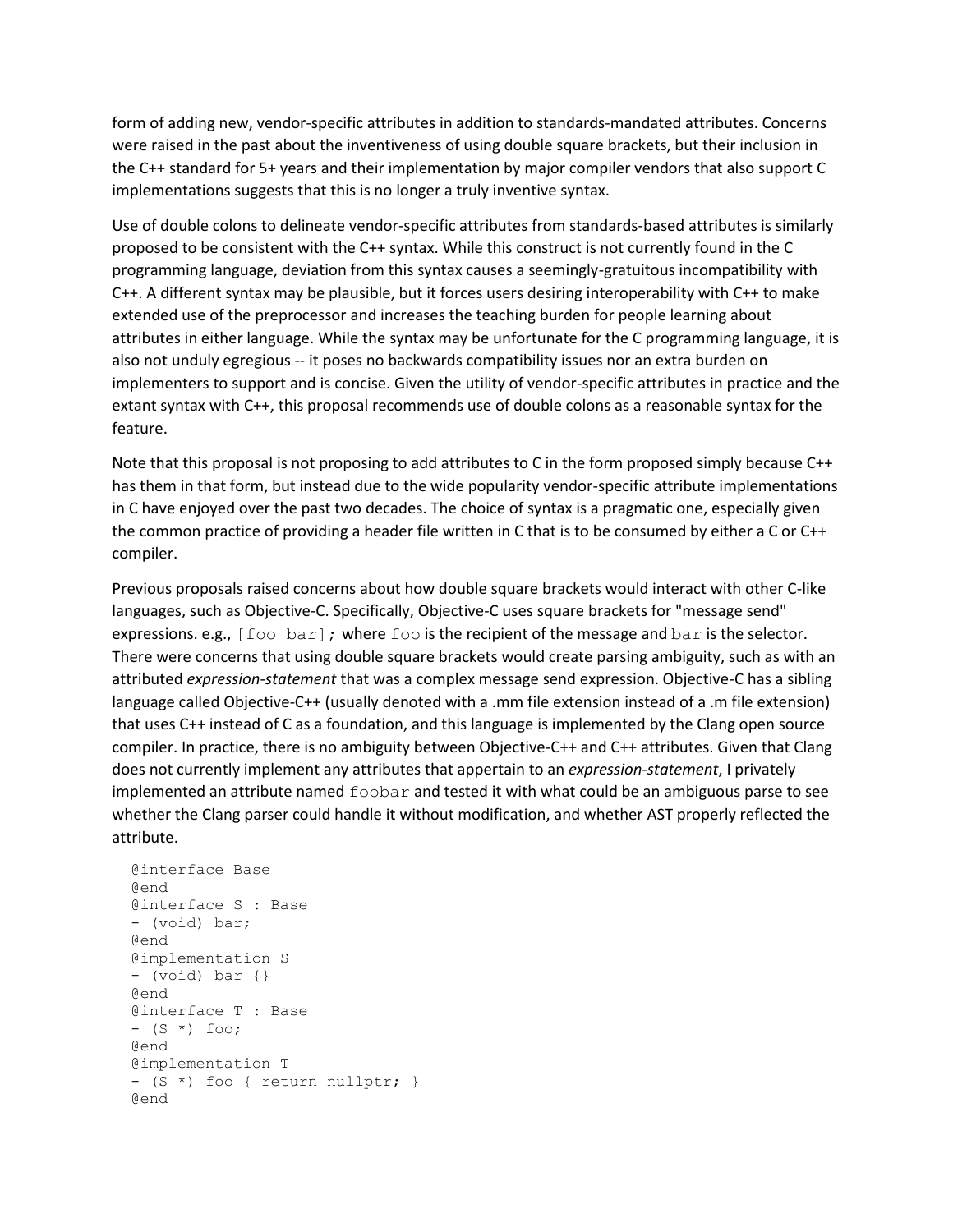```
 void func(T *t) {
   [[foobar]][[t foo] bar];
 }
```
The above code was properly parsed and the foobar attribute was properly applied to the Objective-C message send expression, as shown by this AST dump of the  $func()$  function definition:

```
`-FunctionDecl 0x5c591327c0 <line:20:1, line:22:1> line:20:6 func 'void (T *)'
 |-ParmVarDecl 0x5c59132700 <col:8, col:11> col:11 used t 'T *'
  `-CompoundStmt 0x5c59132980 <col:14, line:22:1>
  `-AttributedStmt 0x5c59132960 <line:21:3, col:31>
    |-FoobarAttr 0x5c59132950 <col:5>
    `-ObjCMessageExpr 0x5c59132920 <col:19, col:31> 'void' selector=bar
     `-ObjCMessageExpr 0x5c591328f0 <col:20, col:26> 'S *' selector=foo
      `-ImplicitCastExpr 0x5c591328d8 <col:21> 'T *' <LValueToRValue>
       `-DeclRefExpr 0x5c591328b0 <col:21> 'T *' lvalue ParmVar 0x5c59132700 't' 'T *'
```
Because Objective-C++ is a superset of Objective-C, it is reasonable to conclude that possible ambiguous parses that could arise from adoption of the proposed attribute syntax in C can be overcome by vendors supporting the feature in Objective-C using similar implementation strategies.

Another possible ambiguity arises from the fact that WG21 chose to standardize the concept of a function that never returns by using the [[noreturn]] attribute, while WG14 chose to standardize the same concept by using the Noreturn keyword. It is likely that with acceptance of this proposal users will attempt to use the following declaration in a header file shared by both C and C++ code:  $[[noreturn]]$  void  $f(void)$ ; However, this construct can be gracefully handled in one of two ways: a user concerned about code portability can define a macro to specify that the function never returns using the proper language-specific constructs, or the user's vendor can implement [[noreturn]] in C as a matter of QoI due to the fact that use of attribute tokens not specified by the C standard results in implementation-defined behavior.

# Proposal

This document proposes to add support for attributes in C using the syntax introduced by WG21 for attributes in C++ [WG21 N2761, N1403]. This document also serves as background information on syntax for the following four, related WG14 proposals: N2051 (nodiscard), N2053 (maybe\_unused), N2050 (deprecated), and N2052 (fallthrough).

Attributes appertain to a particular source construct, such as a variable, type, identifier, statement, etc. Concrete examples include:

```
 [[attr1]] struct [[attr2]] S { } [[attr3]] s1 [[attr4]], s2 [[attr5]];
```
attr1 appertains to the identifiers s1 and s2, attr2 appertains to the declaration of struct S, attr3 appertains to the type struct S, attr4 appertains to the identifier s1, and attr5 appertains to the identifier s2.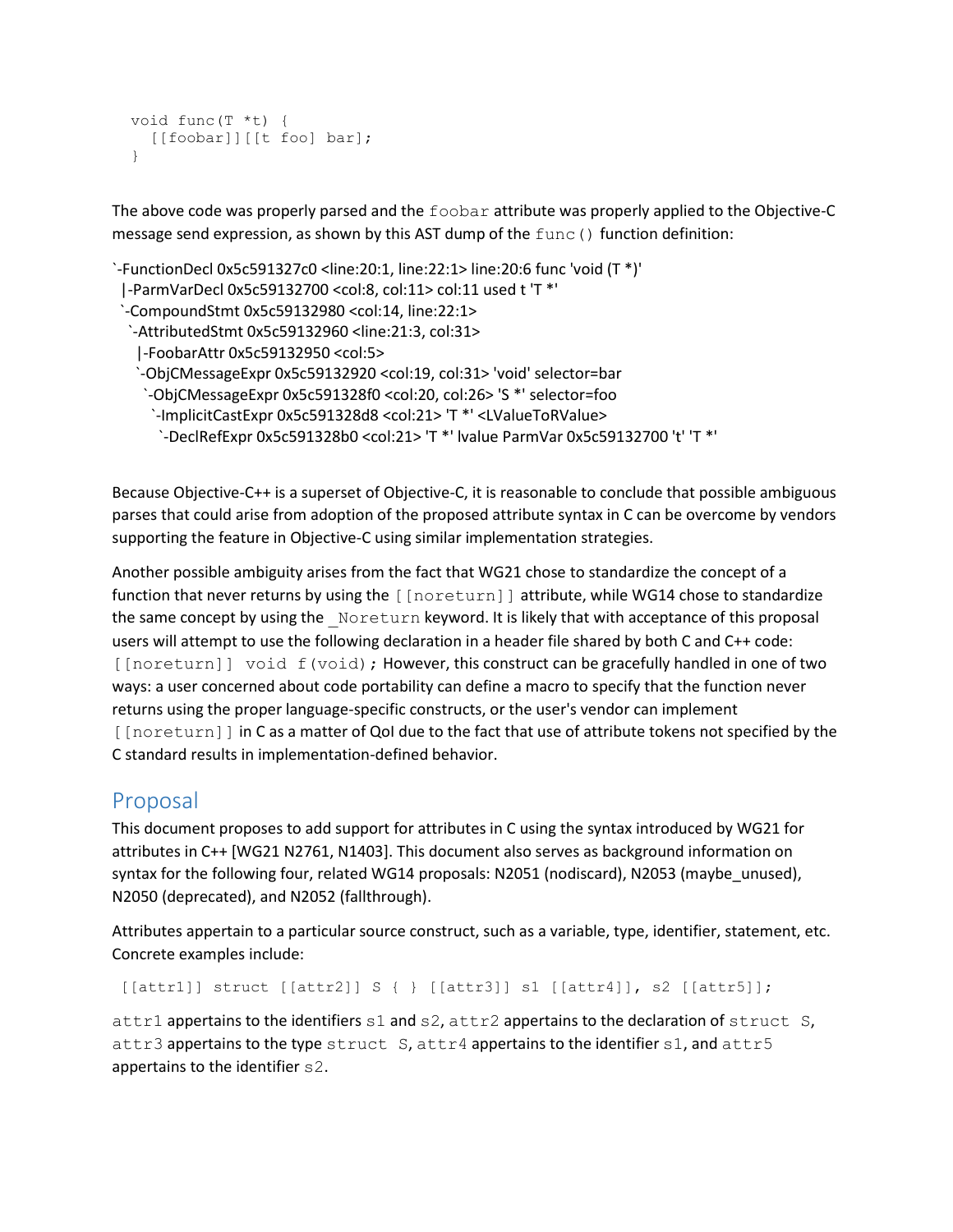[[attr1]] int [[attr2]] \* [[attr3]] f([[attr4]] float [[attr5]] f1 [[attr6]], int i) [[attr7]];

attr1 appertains to the function declaration  $f()$ , attr2 appertains to the type int, attr3 appertains to the type int  $\star$ , attr4 appertains to the function parameter f1, attr5 appertains to the type float, attr6 appertains to the identifier f1, and attr7 appertains to the function declaration  $f()$ .

[[attr1]] int [[attr2]] a[10] [[attr3]], b [[attr4]];

attr1 appertains to the variable declarations a and b,  $\text{attr2}$  appertains to the type  $\text{int}, \text{attr3}$ appertains to the variable declaration  $a$ , and  $a$ ttr4 appertains to the variable declaration  $b$ .

[[attr1]] stmt;

attr1 appertains to the entire statement, regardless of statement kind (including null statements, labels, and compound blocks).

Attributes can also appear in constructs that allow the declaration of an identifier.

```
for ([[attr1]] int i = 0; i < 10; ++i)
   ;
```
attr1 appertains to the variable declaration i.

```
 enum e { i [[attr1]] };
```
 $\text{attr1}$  appertains to the enumerator i.

```
 struct S {
  [[[attr1]] int i, *j;
   int k [[attr2]];
   int l [[attr3]] : 10;
 };
```
attr1 appertains to both i and  $\dagger$  member declarations,  $\text{attr2}$  appertains to the member declaration  $k$ , and  $attr3$  appertains to the bit-field member declaration  $l$ .

In all cases, attributes are delimited by double square brackets. Between the square brackets is the (possibly empty) comma-separated list of attributes. If no attributes are present in the list, the attribute specifier is silently ignored. Attributes in the list that are not specified by the International Standard have implementation-defined behavior. The order of the attributes in the attribute list is not significant. The attribute identifier determines additional requirements for an optional attribute argument clause, allowing attributes to be parameterized; e.g., a hypothetical deprecated attribute may have an argument clause allowing an optional message for the compiler to use when emitting a diagnostic, but another attribute specification may disallow any arguments.

C++ supports vendor-specific attribute syntax, which is an integral component to the feature that has considerable popularity with vendors. For instance, to date, the Clang implementation supports 30 vendor-specific attributes under the clang attribute scope, and the GCC implementation supports all GNU-style attribute constructs under the gnu attribute scope (50+ unique attributes). This vendor-specific syntax uses the C++ nomenclature of double colons to separate the vendor name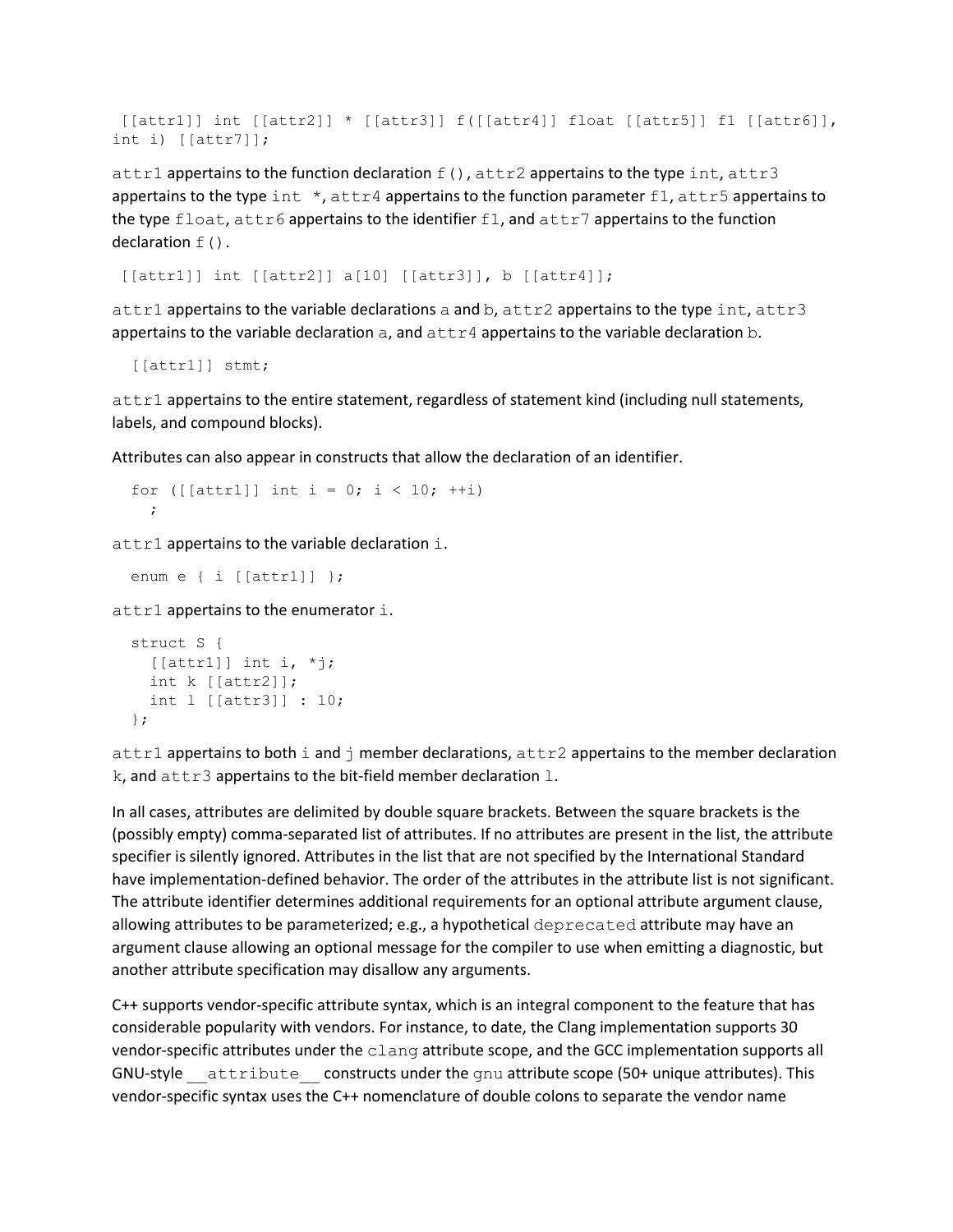component from the attribute name component, e.g., clang::fallthrough or gnu::format. It is worth noting that the notion of scoped attributes is separate from the notion of namespaces in C++. The name component does designate a namespace of sorts, but does not tie in to the namespace feature itself (attribute names do not participate in name lookup, scoped attribute tokens cannot be compounded to form a scope chain, etc). Attribute tokens (including scoped attribute tokens) that are unknown to the implementation are ignored. This allows vendors to implement an attribute without fear of conflicting with the International Standard (including future revisions) or other vendors, but still allows a vendor the latitude to implement attributes from other vendors. For instance, the Clang implementation also implements several attributes under the  $qnu$  scoped attribute name, as a matter of QoI.

# Compound Literals

C allows a programmer to create a new temporary object of a specified type through use of compound literals and it could make sense to specify attributes on such an object. For example, alignment is attribute-like functionality that could be useful with compound literals. However, attributes do not appertain to any other subexpressions, so it is not clear that this functionality fits with the original design of attributes. Further, it may cause confusion for C to allow attributes to appertain to a compound literal when C++ does not allow attributes to appertain to initializer lists (which are a similar, but not identical feature in C++). While it may make sense to allow attributes to appertain to this unnamed object, that functionality is not being proposed as a part of this paper. Should this functionality be desired, care would need to be taken to ensure that the attribute syntax does not create parsing ambiguities and remains consistent with typical attribute placement.

# Alternative Syntaxes

During the Oct 2016 Pittsburgh meeting, a few alternative syntaxes were discussed by the committee. The alternatives discussed were:

# **\_Pragma**

It was observed that C already has the ability to attach extra information to language constructs with the \_Pragma preprocessor directive, and it was questioned whether an attribute syntax was required.

The \_Pragma preprocessor directive is unfit as a replacement for an attribute syntax. The *string-literal* provided to the directive is processed through translation phase 3 as though it was a series of *pp-tokens*, which are limited in their capabilities.

# **\_Attribute**

As an alternative to using [[]] to denote an attribute list, it was questioned whether a function-like keyword would be more appropriate, such as Attribute. Concerns were raised that the double square bracket syntax would disallow multiple attributes in a single attribute list from being used as a macro replacement list; e.g.,

```
#define M(x) x
M([[foo, bar]]) void f(void);
```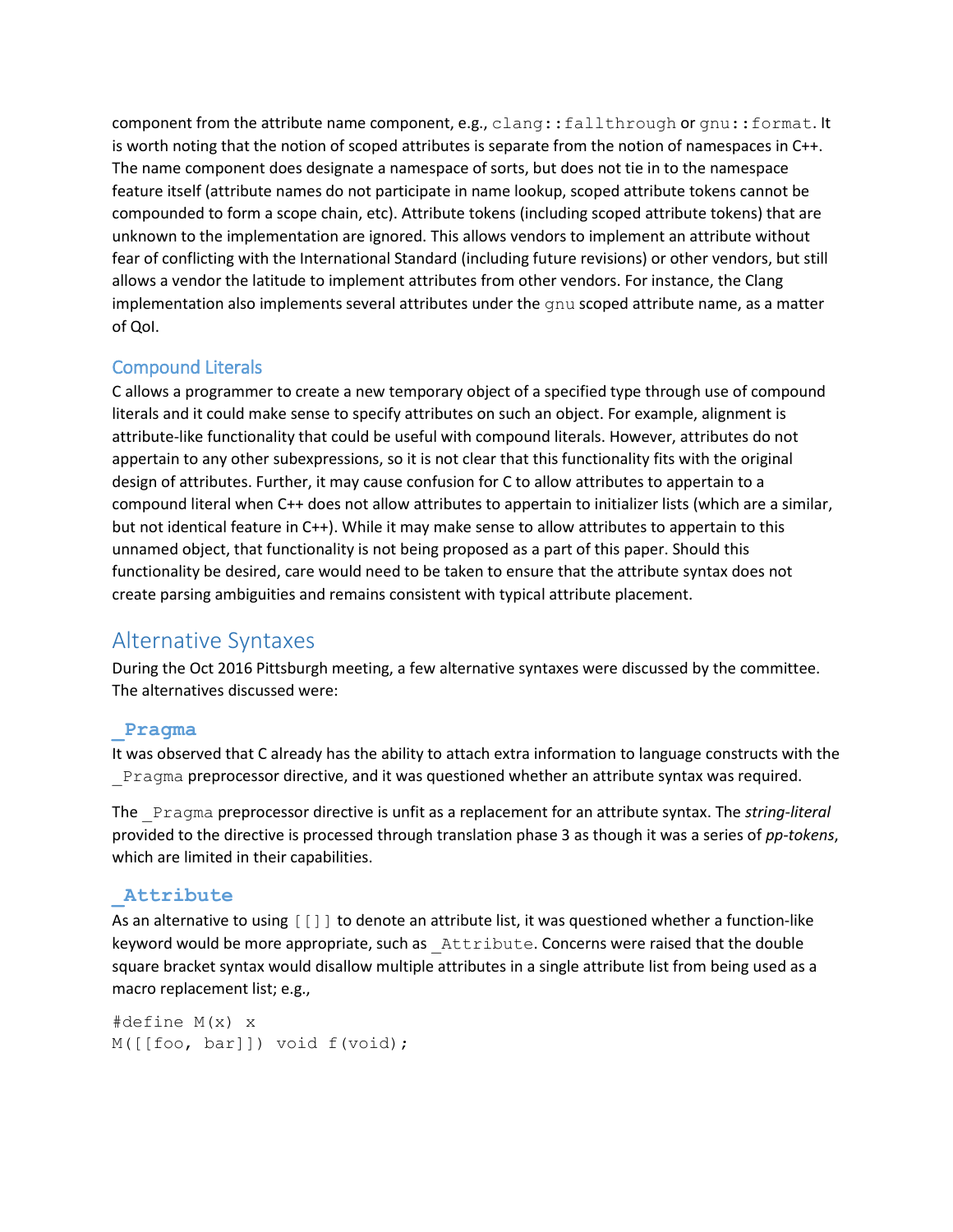However, this code is ill-formed in C++ and would not be expected to successfully translate as C code under this proposal. Further, the Clang compiler implementation has not received any feature requests to allow such a construct in C++.

It was nonetheless observed that a function-like keyword would prevent such problems while still allowing common code to be shared between C and C++ through use of macros; e.g.,

#define Attribute(...) [[\_\_VA\_ARGS ]]

A function-like keyword would work but is not being proposed due to it being divergent from the C++ syntax. One common approach to writing libraries is to provide a header file in C that is consumed by either a C++ compiler or a C compiler and the nature of attributes is that they frequently appertain to constructs in a header file (such as tag declarations, function declarations, and function parameters). While a macro like the one above could be used to support this case, there is a strong incentive to not diverge from the syntax of feature already implemented in C++ unless there is clearly specified rationale [SC22WG14.14310].

The implementation experience in C++, at least for the implementations with public bug trackers, is that the double square bracket syntax does not result in complications where users are asking for a functionlike keyword syntax. Further, this approach would require users to write error-prone macros for a common use case in the field.

# Proposed Wording

The wording proposed is a diff from ISO/IEC 9899-2018. Green text is new text, while red text is deleted text.

# 6.4 Lexical elements

# *Drafting notes:*

Some attributes in the wild make use of keywords as part of the attribute identifier, such as [[gnu::const]]. In order to support that use case, we need to allow identifiers that could be either a keyword or an identifier to be an identifier for attribute tokens.

Additionally, in order to support vendor namespaces for attributes in the same manner as  $C_{++}$ ,  $\pm$ : is added as a punctuator. However, this could potentially break conforming extensions. GCC has the asm extension, which uses colons to separate optional string literals. Code exists in the wild that looks like:  $\alpha = \alpha$  asm ("..." ::: "memory");, for which treating :: as a single token might require GCC to alter the implementation of their extension. However, GCC already handles the above example in C++, so this change may or may not break user code, but using consecutive single colon tokens creates the possibility of users writing attributes accepted by C that are rejected by C++, such as [[foo: : bar]]. Due to this, the single token form is proposed, but if implementation experience suggests this breaks conforming extensions, the consecutive token form may be a viable alternative.

# Modify 6.4.1p2:

The above tokens (case sensitive) are reserved (in translation phases 7 and 8) for use as keywords, except in an attribute token, and shall not be used otherwise.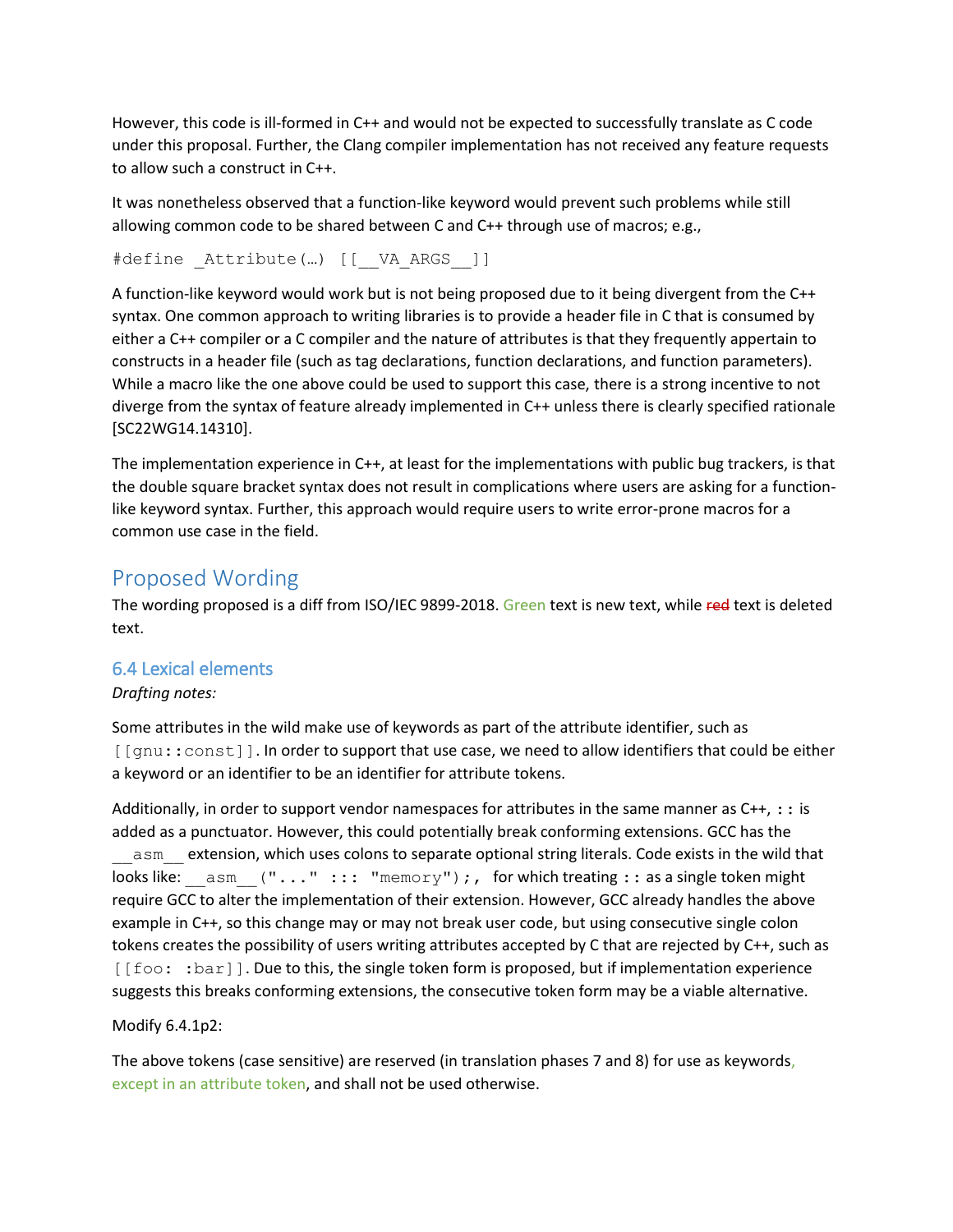Modify 6.4.2.1p4:

When preprocessing tokens are converted to tokens during translation phase 7, if a preprocessing token could be converted to either a keyword or an identifier, it is converted to a keyword except in an attribute token.

Modify 6.4.6p1:

*punctuator:* one of

```
[ ] ( ) \{ \}. ->
++ -- & * + - ~ !
/ % << >> < > <= >= == != ^ | && ||
? : :: ; ...
= *= /= %= += -= <<= >>= &= ^= |=
, # ##
<: :> <% %> %: %:%:
```
## 6.7 Declarations

#### *Drafting notes:*

The goal of these changes is to allow an attribute specifier to appear to the left of a declaration so that the attributes appertain to all of the declarators in the declaration list, or to appear to the right of all declaration specifiers so that the attributes appertain to the type determined by the specifier sequence. One divergence from C++ is with the alignment specifier. In C++, an alignment specifier is an attribute itself, and the remainder of the grammar falls out naturally from that. Further, in C++, the alignment specifier may only appear after the full sequence of declaration specifiers, not in the middle of the sequence. In this draft, I have left *alignment-specifier* as-is in order to reduce drafting churn or break existing code.

Similarly, an attribute specifier can appear to the right of a type in a declarator to appertain to the type, or to the right of an identifier in a declarator to appertain to the identifier declared.

There is a notion of an attribute declaration, which is a convenience production (rather than having a null attributed statement) that is used for attributes like [[fallthrough]];.

The no-leading-attribute-declaration production is required to disallow nested K&R functions, such as int  $(*f(a, b))$  (int, int) [[something]] int a; int b; { return 0; }, where disallowing the attribute on the K&R declarator is insufficient to resolve the ambiguous parse. This also ensures that the function signature of a K&R function does not introduce attributes on the parameters only within the definition of the *declaration-list* and not on the function signature.

Finally, this adds a new subclause for the syntactic and semantic requirements for attributes themselves. Under this subclause is where the specific attribute definitions (deprecated, nodiscard, etc.) will be defined.

Modify 6.7p1: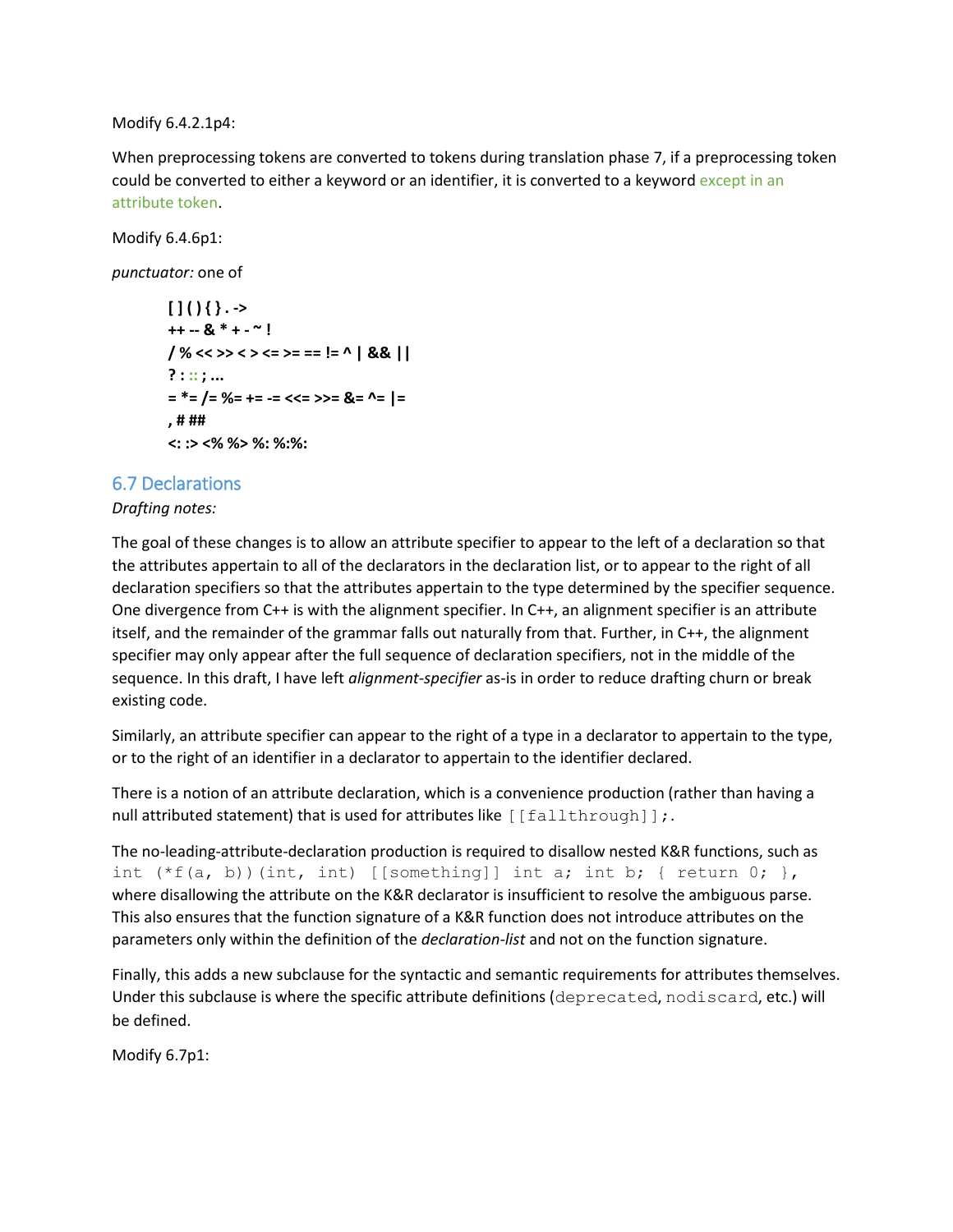*no-leading-attribute-declaration:*

*declaration-specifiers init-declarator-listopt* **;** *static\_assert-declaration*

#### *declaration:*

*no-leading-attribute-declaration attribute-specifier-sequence declaration-specifiers init-declarator-list* **;** *attribute-declaration*

#### *declaration-specifiers:*

*storage-class-specifier declaration-specifiersopt*

*type-specifier declaration-specifiersopt*

*type-qualifier declaration-specifiersopt*

*function-specifier declaration-specifiersopt*

#### *alignment-specifier declaration-specifiersopt*

*declaration-specifier attribute-specifier-sequenceopt declaration-specifier declaration-specifiers*

#### *declaration-specifier:*

*storage-class-specifier type-specifier-qualifier function-specifier*

#### *init-declarator-list:*

*init-declarator init-declarator-list* **,** *init-declarator*

*init-declarator:*

*declarator declarator* **=** *initializer*

*attribute-declaration: attribute-specifier-sequence* **;**

Modify 6.7p2:

A declaration other than a static assert or attribute declaration shall declare at least a declarator (other than the parameters of a function or the members of a structure or union), a tag, or the members of an enumeration.

Editorially modify 6.7p5 for clarity:

A declaration specifies the interpretation and attributes properties of a set of identifiers. ...

Modify 6.7p6:

The declaration specifiers consist of a sequence of specifiers, followed by an optional attribute specifier sequence, that indicate the linkage, storage duration, and part of the type of the entities that the declarators denote. The init-declarator-list is a comma-separated sequence of declarators, each of which may have additional type information, or an initializer, or both. The declarators contain the identifiers (if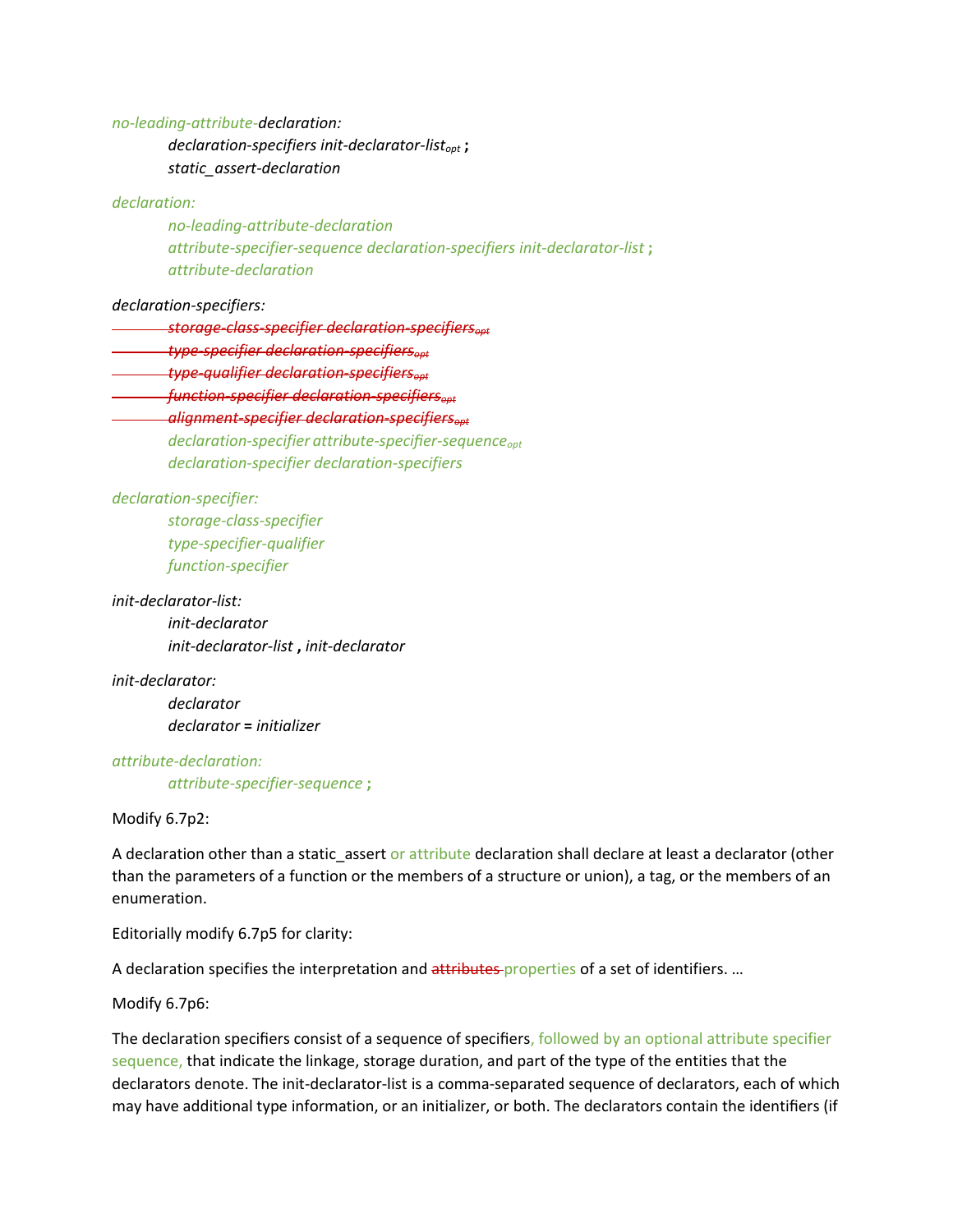any) being declared. The optional attribute specifier sequence appertains to each of the entities declared by the declarators of the init declarator list.

Add new paragraphs after existing 6.7p7:

8 The optional attribute specifier sequence terminating a sequence of declaration specifiers appertains to the type determined by the preceding sequence of declaration specifiers. The attribute specifier sequence affects the type only for the declaration it appears in, not other declarations involving the same type.

9 Except where specified otherwise, the meaning of an attribute declaration is implementation-defined.

10 **Example 1** In the declaration for an entity, attributes appertaining to that entity may appear at the start of the declaration and after the identifier for that declaration.

[[deprecated]] void f [[deprecated]] (void); // valid

Modify 6.7.2.1p1:

*Drafting notes:* These changes are assuming DR 444 has been applied [DR 444].

*struct-or-union-specifier:*

*struct-or-union attribute-specifier-sequenceopt identifieropt* **{** *struct-declaration-list* **}** *struct-or-union attribute-specifier-sequenceopt identifier*

*struct-or-union:*

**struct union**

*struct-declaration-list:*

*struct-declaration struct-declaration-list struct-declaration*

*struct-declaration:*

*attribute-specifier-sequenceopt specifier-qualifier-list struct-declarator-listopt* **;** *static\_assert-declaration*

*specifier-qualifier-list:*

*type-specifier specifier-qualifier-listopt*

*type-qualifier specifier-qualifier-listopt*

*alignment-specifier specifier-qualifier-listopt*

*type-specifier-qualifier attribute-specifier-sequenceopt type-specifier-qualifier specifier-qualifier-list*

*type-specifier-qualifier:*

*type-specifier type-qualifier alignment-specifier*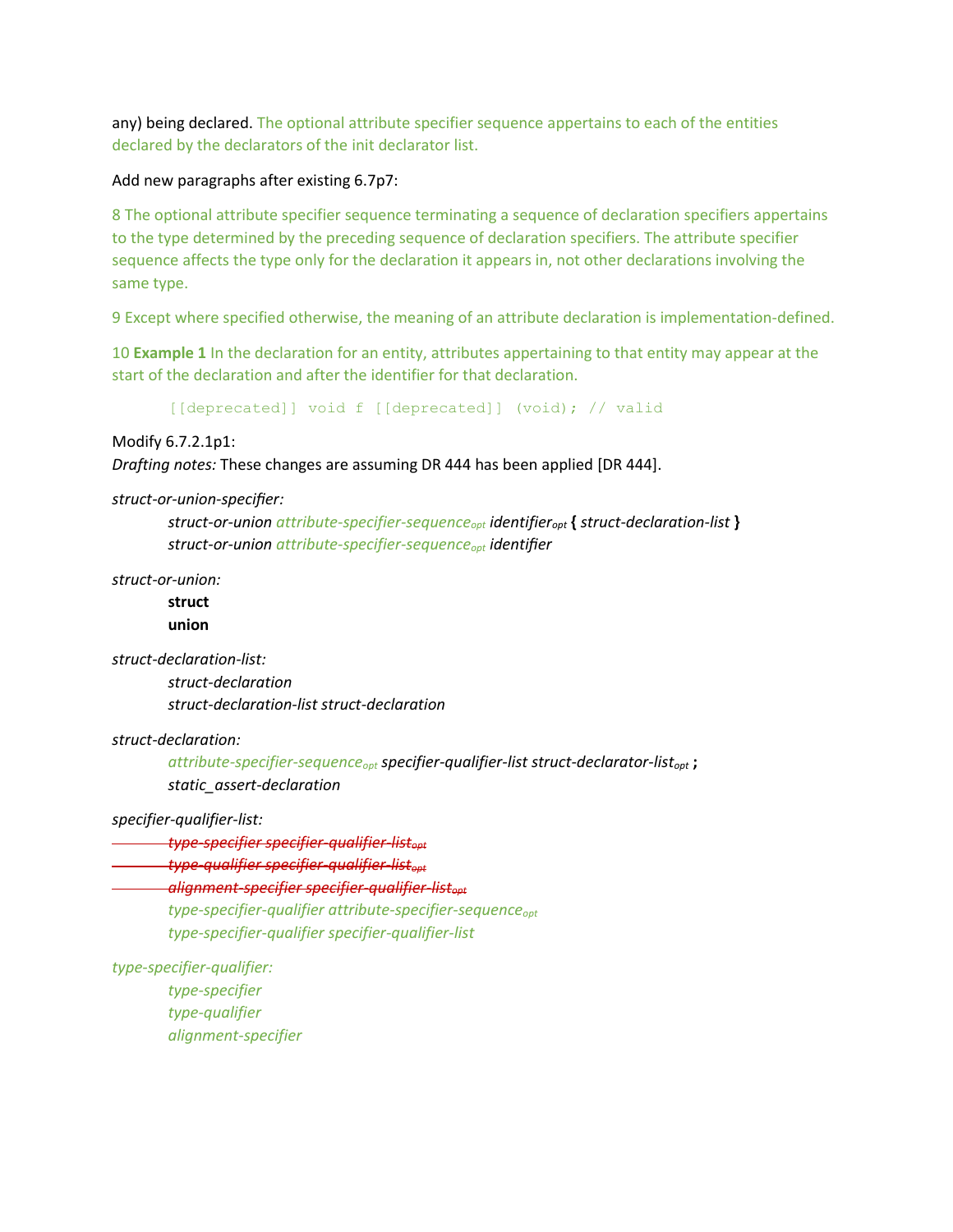*struct-declarator-list: struct-declarator struct-declarator-list* **,** *struct-declarator*

*struct-declarator: declarator declaratoropt* **:** *constant-expression*

## Add 6.7.2.1p6 to the Constraints section:

6 An attribute specifier sequence shall not appear in a struct-or-union specifier without a **struct** declaration list, except in a declaration of the form:

*struct-or-union attribute-specifier-sequence identifier* **;**

The attributes in the attribute specifier sequence, if any, are thereafter considered attributes of the **struct** or **union** whenever it is named.

#### Add 6.7.2.1p9 to the Semantics section:

9 The optional attribute specifier sequence in a struct-or-union specifier appertains to the structure or union type being declared. The optional attribute specifier sequence in a **struct** declaration appertains to each of the members declared by the **struct** declarator list; it shall not appear if the optional **struct** declarator list is omitted. The optional attribute specifier sequence in a specifier qualifier list appertains to the type denoted by the preceding type specifier qualifiers. The attribute specifier sequence affects the type only for the **struct** declaration or type name it appears in, not other types or declarations involving the same type.

#### Add 6.7.2.1p21:

21 Example 1 The following declarations illustrate the behavior when an attribute is written on a tag declaration:

```
struct [[deprecated]] S; // valid, [[deprecated]] appertains
 // to struct S
void f(struct S *s); \frac{1}{2} // valid, the struct S type has
 // the [[deprecated]] attribute
struct S { \frac{1}{2} // valid, struct S inherits the
int a; \frac{1}{2} // [[deprecated]] attribute from
}; // the previous declaration
void g(struct [[deprecated]] S s); // invalid
```
Modify 6.7.2.2p1:

#### *Drafting notes:*

Because C and C++ do not allow the forward declaration of an enum type, the type specifier that does not define an enumeration is not allowed to specify any attributes. This is intentionally different than struct and union specifiers, which can be a forward declaration.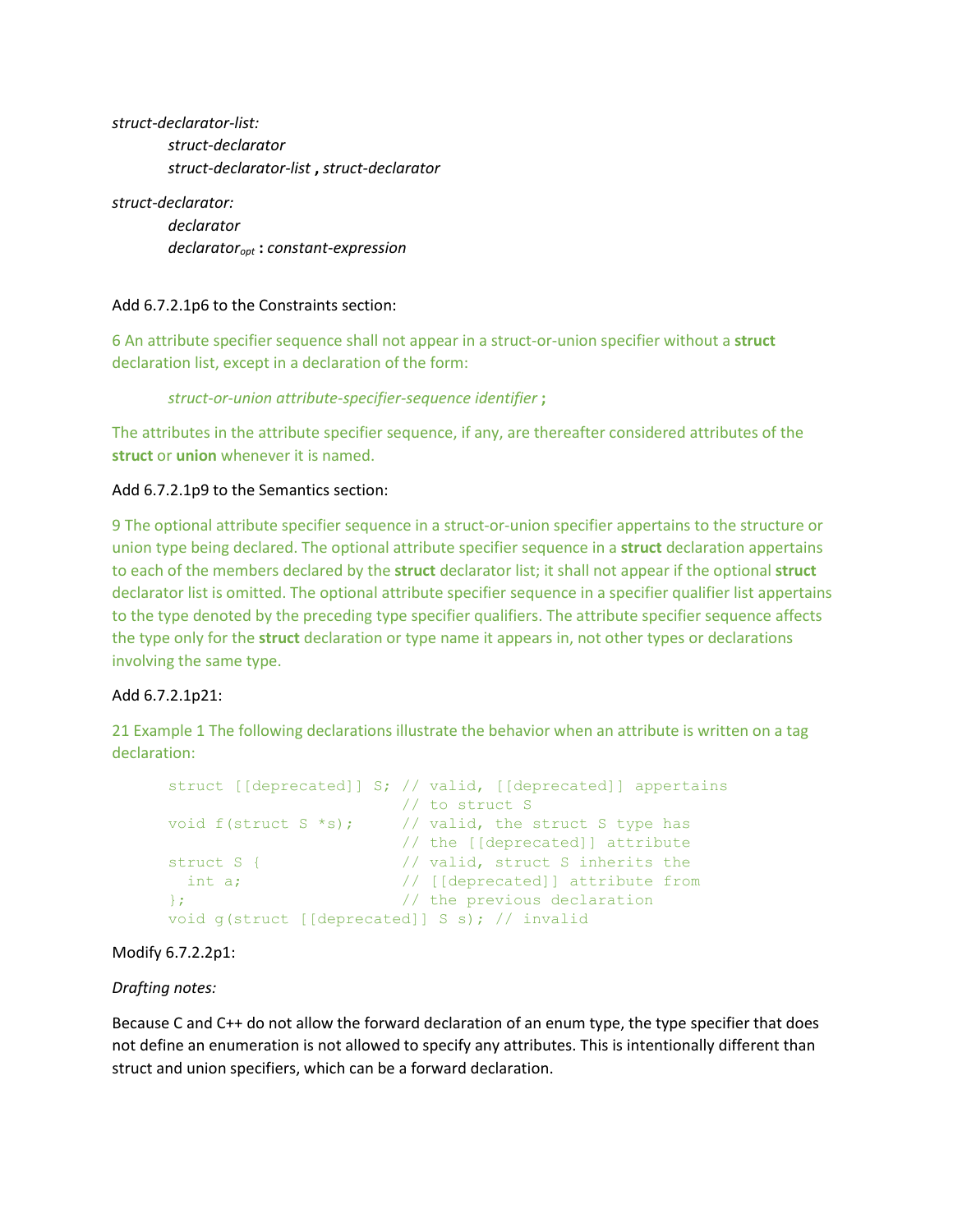*enum-specifier:*

**enum** *attribute-specifier-sequenceopt identifieropt* **{** *enumerator-list* **} enum** *attribute-specifier-sequenceopt identifieropt* **{** *enumerator-list* **, } enum** *identifier*

*enumerator-list:*

*enumerator enumerator-list* **,** *enumerator*

*enumerator:*

*enumeration-constant attribute-specifier-sequenceopt enumeration-constant attribute-specifier-sequenceopt* **=** *constant-expression*

Add 6.7.2.2p3 to the Semantics section:

3 The optional attribute specifier sequence in the **enum** specifier appertains to the enumeration; the attributes in that attribute specifier sequence are thereafter considered attributes of the enumeration whenever it is named. The optional attribute specifier sequence in the enumerator appertains to that enumerator.

Add 6.7.2.3p4 (to the Constraints section) and its accompanying footnote:

*Drafting notes:*

This constraint is intended to disallow type specifiers from specifying attributes while still allowing incomplete declarations to specify attributes. e.g.,

struct [[something]] x; /\* valid \*/ void f(struct [[something]] s); /\* invalid \*/

See 6.7.2.1p6 for similar specification.

4 A type specifier of the form

*struct-or-union attribute-specifier-sequenceopt identifier*

shall not contain an attribute specifier sequence.<sup>x)</sup>

X) As specified in 6.7.2.1 above, the type specifier may be followed by a **;** or a **struct** declaration list.

Modify 6.7.2.3p7-10 (newly numbered):

7 A type specifier of the form

*struct-or-union attribute-specifier-sequenceopt identifieropt* **{** *struct-declaration-list* **}**

or

**enum** *attribute-specifier-sequenceopt identifieropt* **{** *enumerator-list* **}**

or

**enum** *attribute-specifier-sequenceopt identifieropt* **{** *enumerator-list* **, }**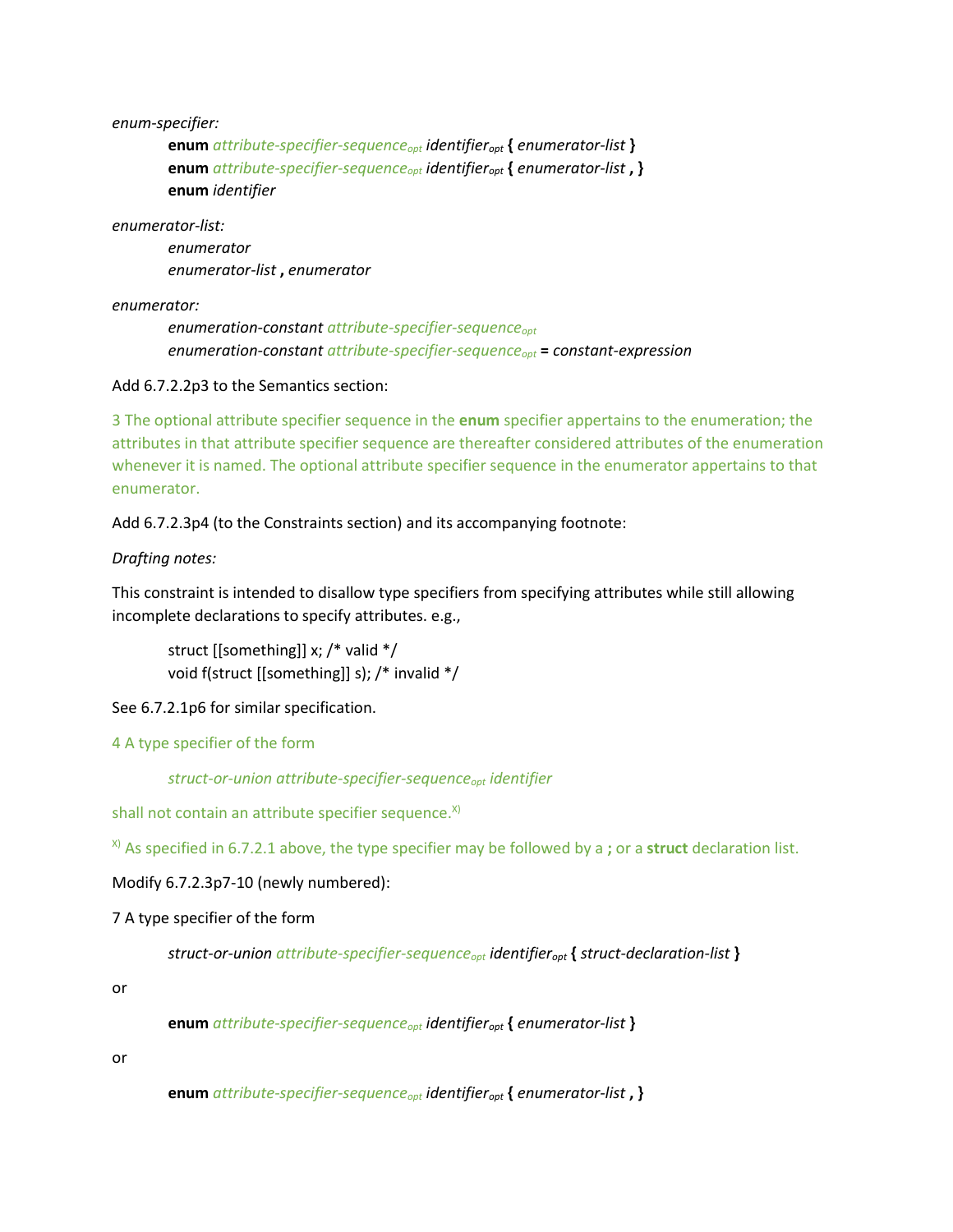declares a structure, union, or enumerated type. The list defines the *structure content*, *union content*, or enumeration content. If an identifier is provided,<sup>130)</sup> the type specifier also declares the identifier to be the tag of that type. The optional attribute specifier sequence appertains to the structure, union, or enumeration type being declared; the attributes in that attribute specifier sequence are thereafter considered attributes of the structure, union, or enumeration type whenever it is named.

## 8 A declaration of the form

## *struct-or-union attribute-specifier-sequenceopt identifier* **;**

specifies a structure or union type and declares the identifier as a tag of that type.<sup>131)</sup> The optional attribute specifier sequence appertains to the structure or union type being declared; the attributes in that attribute specifier sequence are thereafter considered attributes of the structure or union type whenever it is named.

## 9 If a type specifier of the form

## *struct-or-union attribute-specifier-sequenceopt identifier*

occurs other than as part of one of the above forms, and no other declaration of the identifier as a tag is visible, then it declares an incomplete structure or union type, and declares the identifier as the tag of that type. $131$ )

## 10 If a type specifier of the form

*struct-or-union attribute-specifier-sequenceopt identifier*

or

# **enum** *identifier*

occurs other than as part of one of the above forms, and a declaration of the identifier as a tag is visible, then it specifies the same type as that other declaration, and does not redeclare the tag.

# *6.7.4 and 6.7.5 Drafting notes:*

Noreturn and Alignas are implemented as attributes in the C++ standard, rather than separate specifiers. In this draft, I have left the function and alignment specifiers alone to reduce drafting churn. It may make sense to alter these productions in a follow-up paper exploring the changes, though it should not result in a difference to existing code.

#### Modify 6.7.6p1:

# *Drafting notes:*

It might make sense to allow an optional *attribute-specifier-seq* to precede the *type-qualifier-list* in an array [abstract] declarator with the same semantics as in a *type-qualifier-list*: the attributes would appertain to the pointer type formed by array-to-pointer decay. However, this would diverge from C++ by allowing int a [ [[foo]] 5];, which is invalid in C++ due to containing a [ [ that does not denote an attribute. For this reason, the syntax is not being proposed at this time.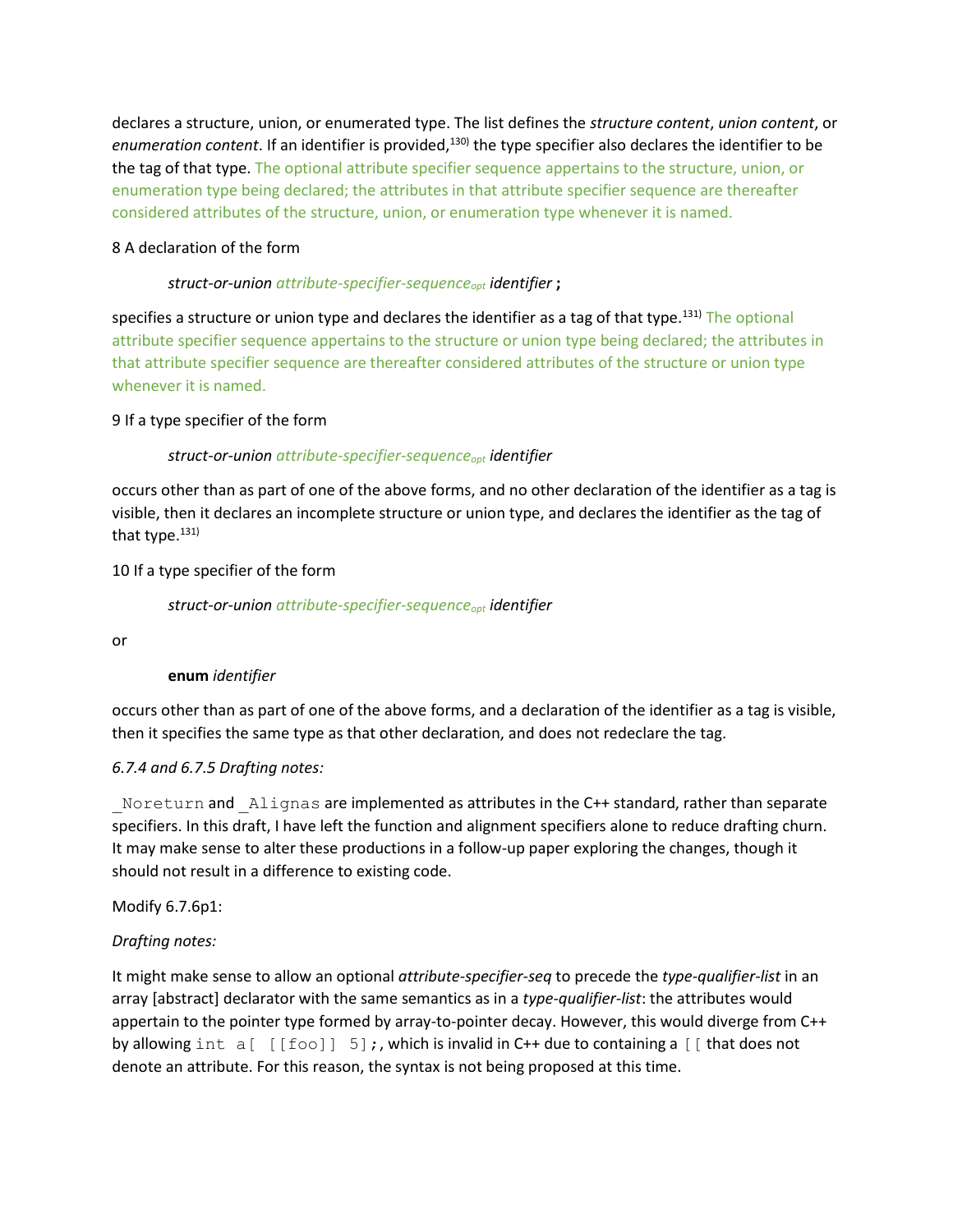*declarator:*

*pointeropt direct-declarator*

#### *direct-declarator:*

*identifier attribute-specifier-sequenceopt* **(** *declarator* **)** *array-declarator attribute-specifier-sequenceopt function-declarator attribute-specifier-sequenceopt direct-declarator* **(** *identifier-listopt* **)**

#### *array-declarator:*

*direct-declarator* **[** *type-qualifier-listopt assignment-expressionopt* **]** *direct-declarator* **[ static** *type-qualifier-listopt assignment-expression* **]** *direct-declarator* **[** *type-qualifier-list* **static** *assignment-expression* **]** *direct-declarator* **[** *type-qualifier-listopt* **\* ]**

#### *function-declarator:*

*direct-declarator* **(** *parameter-type-list* **)**

#### *pointer:*

**\*** *attribute-specifier-sequenceopt type-qualifier-listopt*

**\*** *attribute-specifier-sequenceopt type-qualifier-listopt pointer*

#### *type-qualifier-list:*

*type-qualifier type-qualifier-list type-qualifier*

#### *parameter-type-list:*

*parameter-list parameter-list* **, ...**

#### *parameter-list:*

*parameter-declaration parameter-list* **,** *parameter-declaration*

#### *parameter-declaration:*

*attribute-specifier-sequenceopt declaration-specifiers declarator attribute-specifier-sequenceopt declaration-specifiers abstract-declaratoropt*

#### *identifier-list:*

*identifier identifier-list* **,** *identifier*

#### Modify 6.7.6p5:

If, in the declaration "**T D1**", **D1** has the form

*identifier attribute-specifier-sequenceopt*

then the type specified for *ident* is **T** and the optional attribute specifier sequence appertains to **D1**.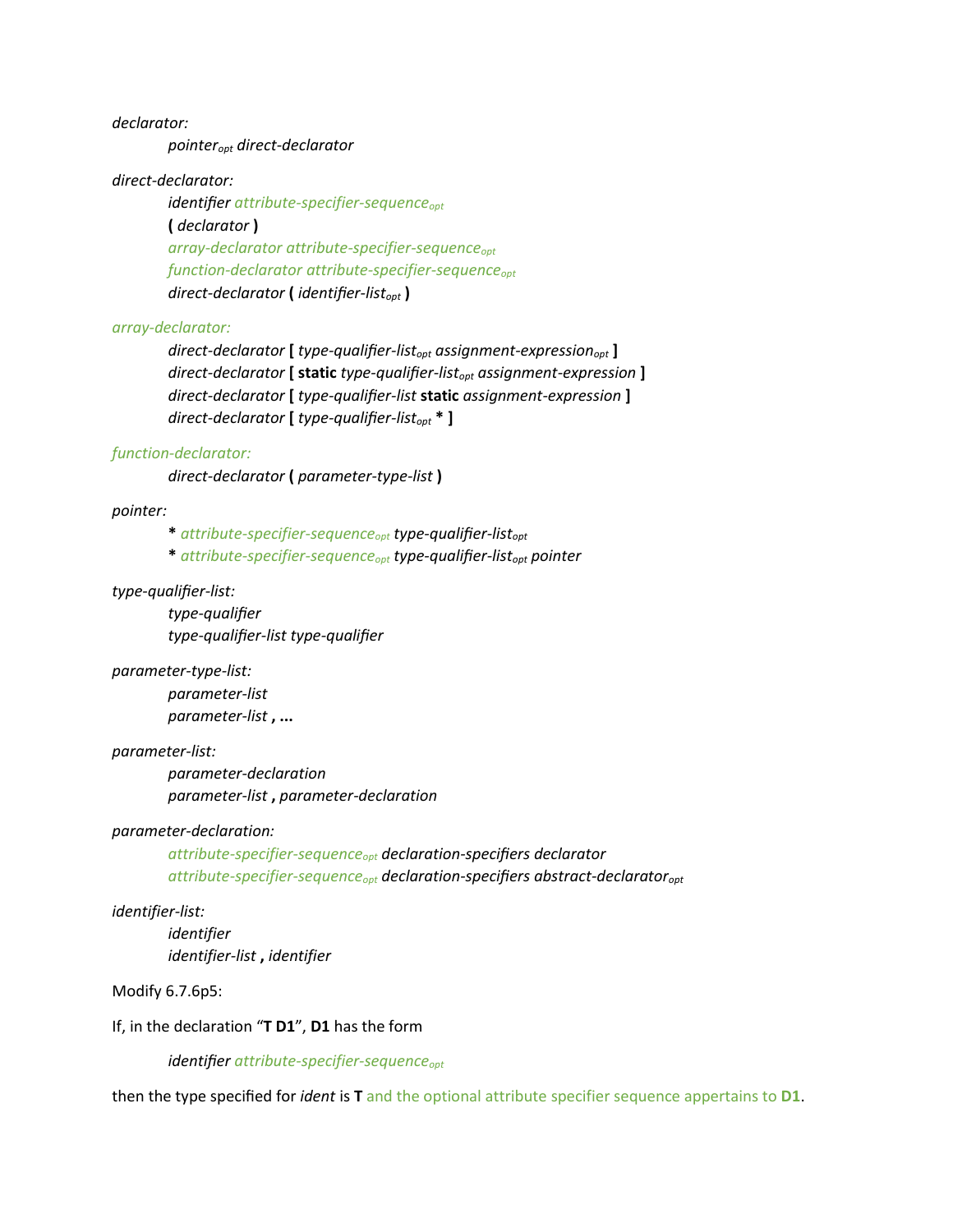Modify 6.7.6.1p1:

If, in the declaration "**T D1**", **D1** has the form

**\*** *attribute-specifier-sequenceopt type-qualifier-listopt* **D**

and the type specified for *ident* in the declaration "**T D**" is "*derived-declarator-type-list T*", then the type specified for *ident* is "*derived-declarator-type-list type-qualifier-list pointer to T*". For each type qualifier in the list, *ident* is a so-qualified pointer. The optional attribute specifier sequence appertains to the pointer and not the object pointed to.

Modify 6.7.6.2p3:

If, in the declaration "**T D1**", **D1** has one of the forms:

**D [** *type-qualifier-listopt assignment-expressionopt* **]** *attribute-specifier-sequenceopt*

**D [ static** *type-qualifier-listopt assignment-expression* **]** *attribute-specifier-sequenceopt*

- **D [** *type-qualifier-list* **static** *assignment-expression* **]** *attribute-specifier-sequenceopt*
- **D [** *type-qualifier-listopt* **\* ]** *attribute-specifier-sequenceopt*

and the type specified for *ident* in the declaration "**T D**" is "*derived-declarator-type-list T*", then the type specified for *ident* is "*derived-declarator-type-list* array of *T*".142) The optional attribute specifier sequence appertains to the array.

(See 6.7.6.3 for the meaning of the optional type qualifiers and the keyword **static**.)

Modify 6.7.6.3p5:

If, in the declaration "**T D1**", **D1** has the form

**D(** *parameter-type-list* **)** *attribute-specifier-sequenceopt*

or

**D(** *identifier-listopt* **)**

and the type specified for *ident* in the declaration "**T D**" is "*derived-declarator-type-list* T", then the type specified for *ident* is "*derived-declarator-type-list* function returning T". The optional attribute specifier sequence appertains to the function type.

Modify 6.7.6.3p13:

The storage-class specifier in the declaration specifiers for a parameter declaration, if present, is ignored unless the declared parameter is one of the members of the parameter type list for a function definition. The optional attribute specifier sequence in a parameter declaration appertains to the parameter.

Modify 6.7.7p1:

*type-name:*

*specifier-qualifier-list abstract-declaratoropt*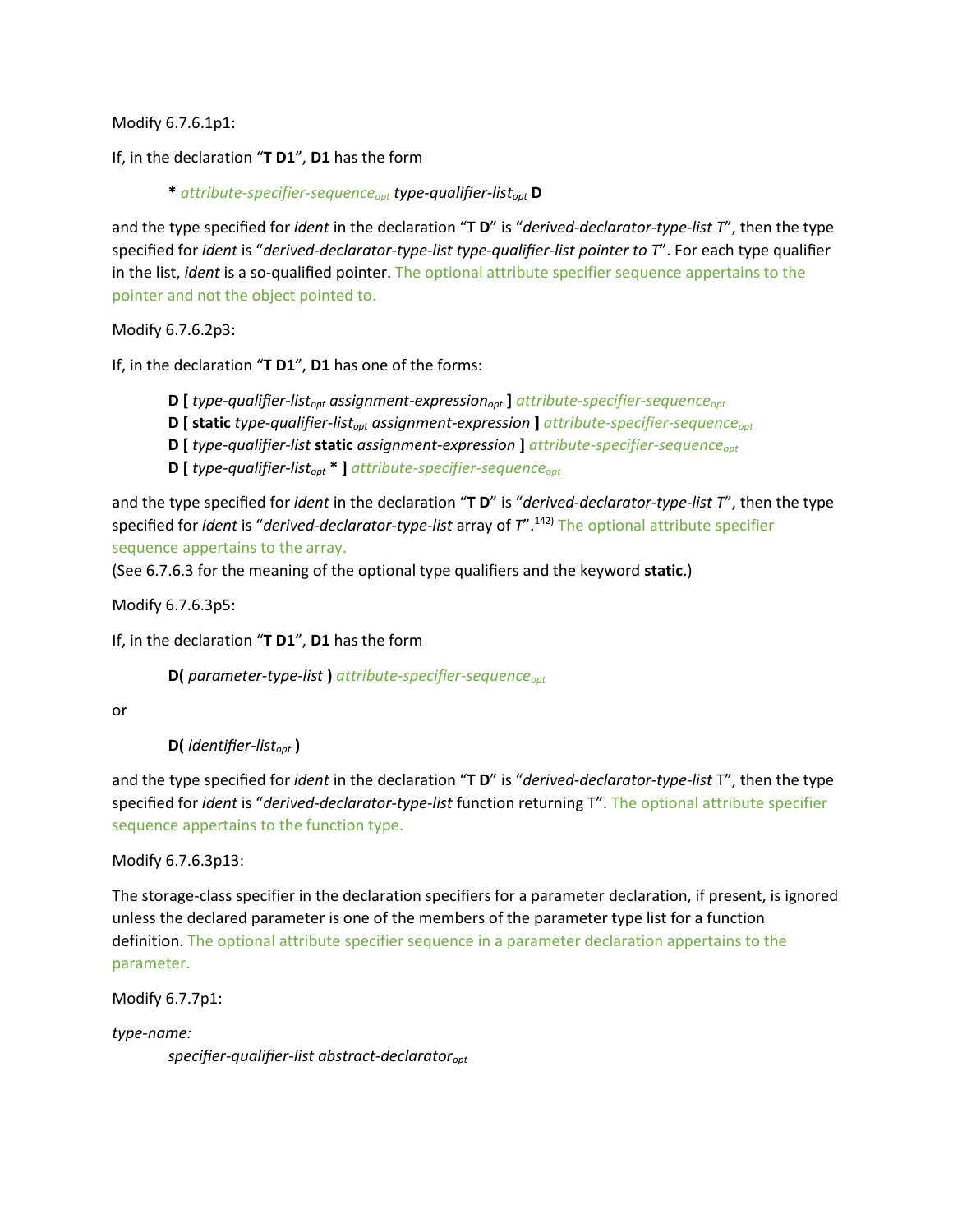*abstract-declarator: pointer pointeropt direct-abstract-declarator*

#### *direct-abstract-declarator:*

**(** *abstract-declarator* **)** *array-abstract-declarator attribute-specifier-sequenceopt function-abstract-declarator attribute-specifier-sequenceopt*

#### *array-abstract-declarator:*

*direct-abstract-declaratoropt* **[** *type-qualifier-listopt assignment-expressionopt* **]** *direct-abstract-declaratoropt* **[ static** *type-qualifier-listopt assignment-expression* **]** *direct-abstract-declaratoropt* **[** *type-qualifier-list* **static** *assignment-expression* **]** *direct-abstract-declaratoropt* **[ \* ]**

#### *function-abstract-declarator:*

*direct-abstract-declaratoropt* **(** *parameter-type-listopt* **)**

## Modify 6.7.7p2:

In several contexts, it is necessary to specify a type. This is accomplished using a *type name*, which is syntactically a declaration for a function or an object of that type that omits the identifier.<sup>151)</sup> The optional attribute specifier sequence in a direct abstract declarator appertains to the preceding array or function type. The attribute specifier sequence affects the type only for the declaration it appears in, not other declarations involving the same type.

Add new Subclause after 6.7.10.

#### *Drafting notes:*

This new subclause specifies the syntax and semantics of attributes in general, and is followed by subsubclauses for each of the standardized attributes. Since this proposal is concerned only with the attribute syntax and semantics rather than specific attributes, no concrete attributes are included in this draft.

The primary concerns are that attributes are introduced as a list contained within double-square brackets (as individual tokens, rather than a single token). Attributes come in two forms, one is a single identifier which should only be used for standardized attributes and the other is a "scoped" form, which is a pair of identifiers delimited by double colons (as a single token) and should be used by implementations for implementation-defined attributes. Each implementation is recommended to select a unique identifier for their attribute namespace. Any attribute not specified by the standard is implementation-defined, and implementations are required to ignore unknown attributes. Each attribute specifies its own requirements on whether it accepts arguments or not, but the parsing constraints on arguments are left purposefully loose so that implementations have flexibility (for instance, an attribute argument could be arbitrary source code).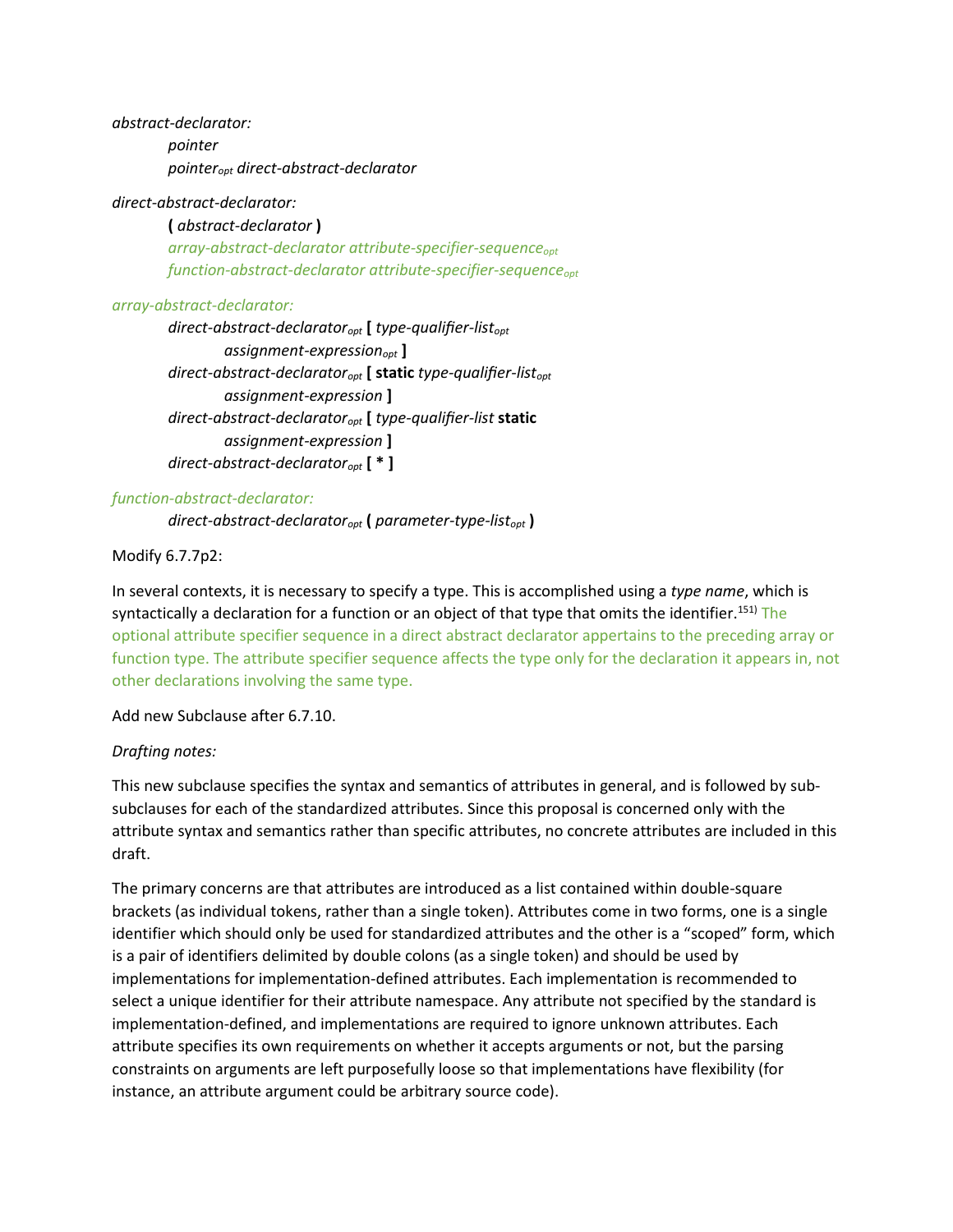# 6.7.11 Attributes

1 Attributes specify additional information for various source constructs such as types, variables, identifiers, or blocks. They are identified by an *attribute token*, which can either be an *attribute prefixed token* (for implementation-specified attributes) or an identifier (for attributes specified in this document).

2 Support for any of the individual attributes specified in this document is implementation-defined and optional. For an attribute token (including an attribute prefixed token) not specified in this document, the behavior is implementation-defined. Any attribute token that is not supported by the implementation is ignored.

3 Attributes are said to appertain to some source construct, identified by the syntactic context where they appear (6.7, 6.8), and for each individual attribute, the corresponding clause constrains the contexts in which this appertainance is valid. The attribute specifier sequence appertaining to some source construct shall contain only attributes that are allowed to apply to that source construct.

4 In all aspects of the language, an attribute token specified by this document as an identifier attr and an identifier of the form attr shall behave the same when used as an attribute token, except for the spelling.  $x$ )

## **Recommended Practice**

5 Implementations should support all attributes defined in this document.

# 6.7.11.1 General

**Syntax** 1 *attribute-specifier-sequence: attribute-specifier-sequenceopt attribute-specifier*

*attribute-specifier:* **[ [** *attribute-list* **] ]**

*attribute-list:*

*attributeopt attribute-list* **,** *attributeopt*

*attribute:*

*attribute-token attribute-argument-clauseopt*

*attribute-token:*

*identifier attribute-prefixed-token*

*attribute-prefixed-token:*

*attribute-prefix* **::** *identifier*

*attribute-prefix: identifier*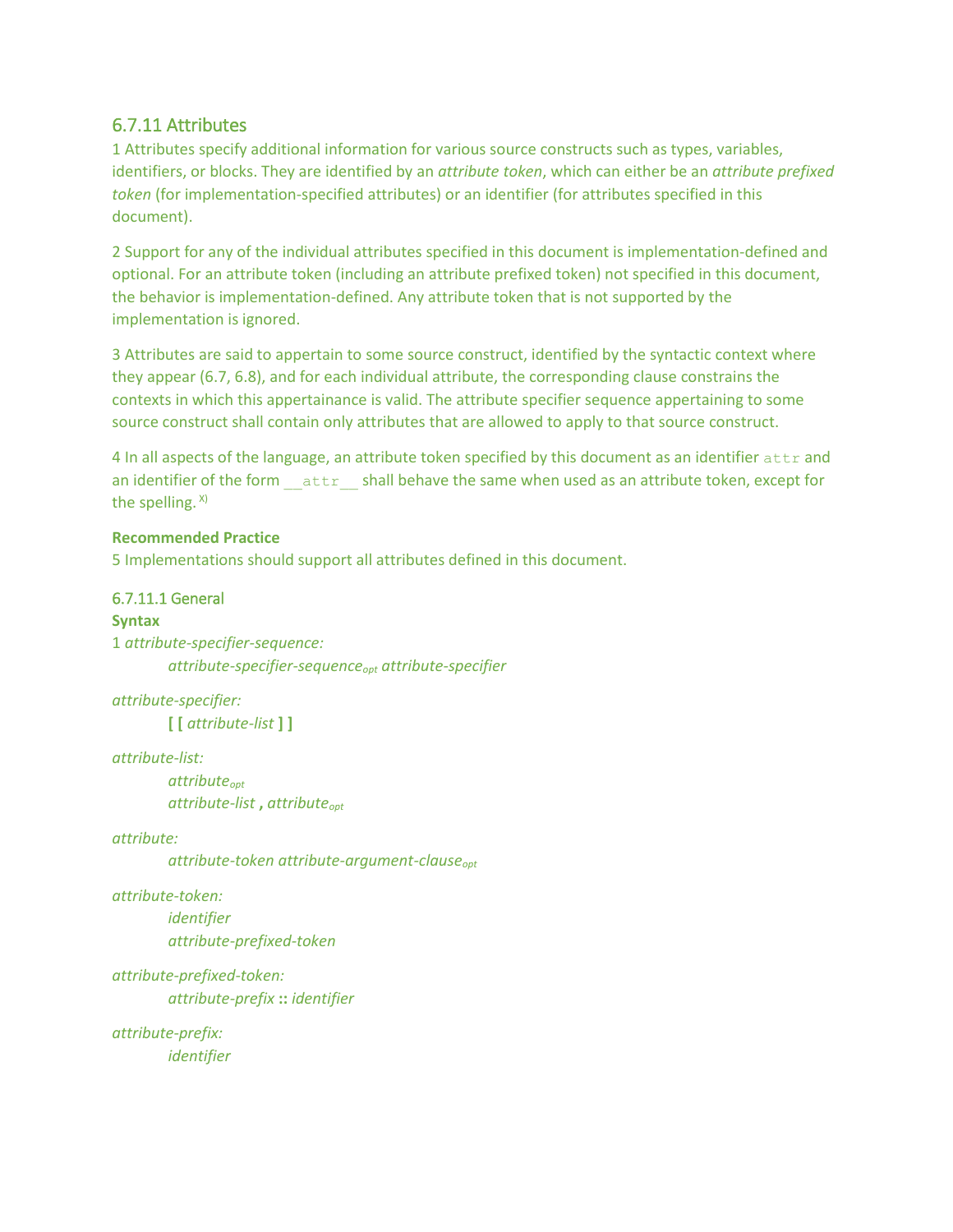*attribute-argument-clause:* **(** *balanced-token-sequenceopt* **)**

*balanced-token-sequence: balanced-token balanced-token-sequence balanced-token*

*balanced-token:*

**(** *balanced-token-sequenceopt* **) [** *balanced-token-sequenceopt* **] {** *balanced-token-sequenceopt* **}** any *token* other than a parenthesis, a bracket, or a brace

#### **Semantics**

2 An attribute specifier that contains no attributes has no effect. The order in which attribute tokens appear in an attribute list is not significant. If a keyword (6.4.1) that satisfies the syntactic requirements of an identifier (6.4.2) is contained in an attribute token, it is considered an identifier. A strictly conforming program using an attribute token other than an attribute prefixed token remains strictly conforming in the absence of that attribute token.<sup>Y)</sup>

3 Note For each individual attribute, the form of balanced token sequence will be specified.

#### **Recommended Practice**

4 Each implementation should choose a distinctive name for the attribute prefix in an attribute prefixed token. Implementations should not define attributes without an attribute prefixed token unless the attribute is specified in this document.

Add new footnotes to 6.7.11:

 $X$ ) Thus, the attributes [[nodiscard]] and  $[$  [  $-$  nodiscard  $-$  ]] can be freely interchanged. Implementations are encouraged to behave similarly for attribute tokens (including attribute prefixed tokens) they provide.

 $Y$ <sup>)</sup> Attributes specified by this document can be parsed but ignored by an implementation without changing the semantics of a correct program; the same is not true for attributes not specified by this document.

#### 6.8 Statements and blocks

#### *Drafting notes:*

Introduce optional attribute specifier sequences that precede the statement. The attribute will appertain to the statement itself. In the case of labels, ensure that the attribute appertains to the declaration of the label name rather than the subsequent statement being labeled.

Modify 6.8p1:

*statement: labeled-statement compound-statement*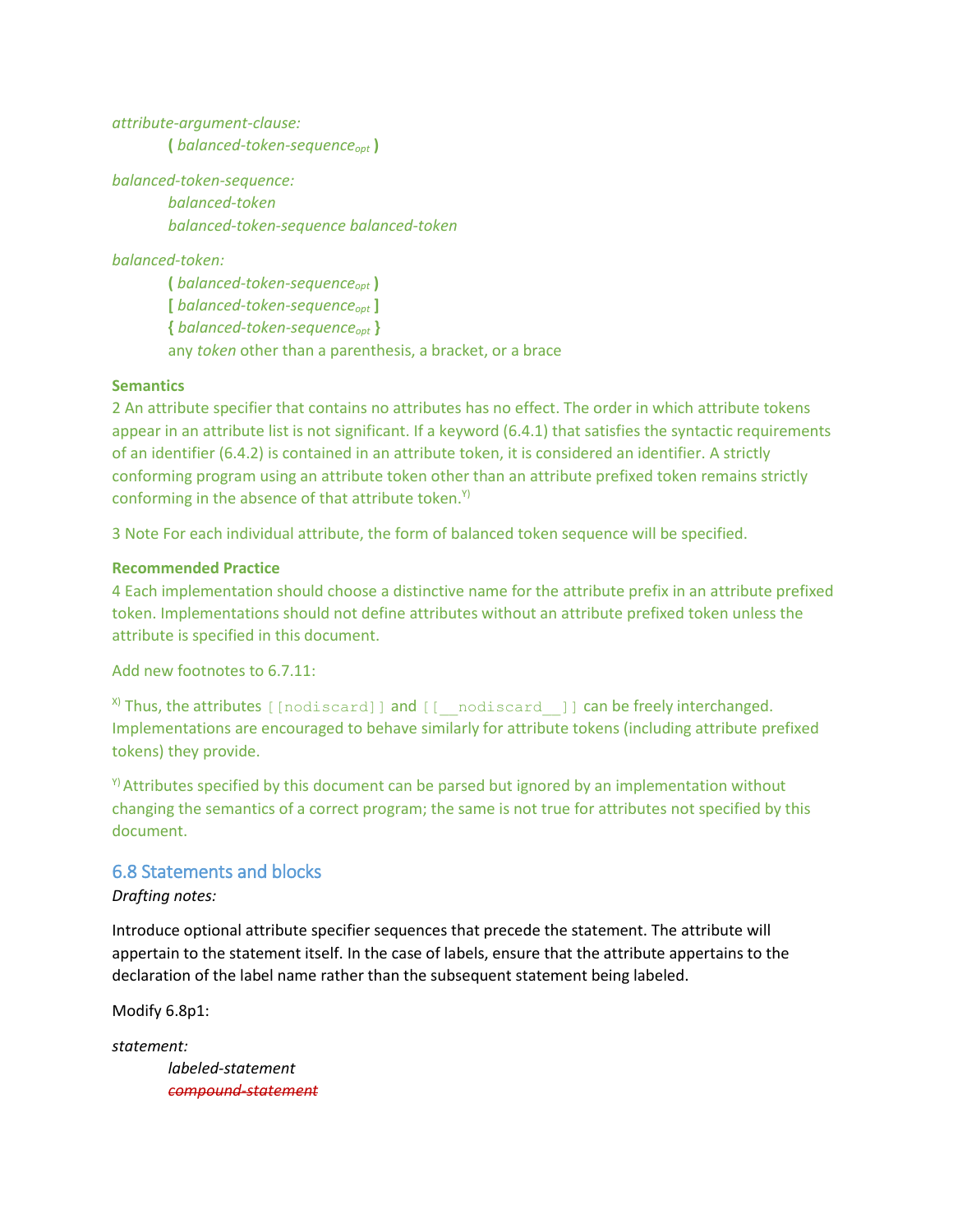#### *expression-statement*

*attribute-specifier-sequenceopt compound-statement attribute-specifier-sequenceopt selection-statement attribute-specifier-sequenceopt iteration-statement attribute-specifier-sequenceopt jump-statement*

Modify 6.8p2:

A *statement* specifies an action to be performed. Except as indicated, statements are executed in sequence. The optional attribute specifier sequence appertains to the respective statement.

Modify 6.8.1p1:

*labeled-statement:*

*attribute-specifier-sequenceopt identifier* **:** *statement attribute-specifier-sequenceopt case constant-expression* **:** *statement attribute-specifier-sequenceopt default* **:** *statement*

Modify 6.8.1p4:

Any statement may be preceded by a prefix that declares an identifier as a label name. The optional attribute specifier sequence appertains to the label. Labels in themselves do not alter the flow of control, which continues unimpeded across them.

Modify 6.8.3p1:

*Drafting notes:*

This is required to prevent ambiguous parses with the *attribute-declaration* production through *declaration*, the result is:

[[something]]; // Parses as an attribute-declaration.

```
void func(void) {
  [[something]]; // Parses as an attribute-declaration.
   [[something]]1; // Parses as an expression-statement.
}
```
*expression-statement:*

*expressionopt ; attribute-specifier-sequence expression ;*

Modify 6.8.3p2:

The attribute specifier sequence appertains to the expression. The expression in an expression statement is evaluated as a void expression for its side effects.

#### 6.9 External Definitions

Modify 6.9.1p1: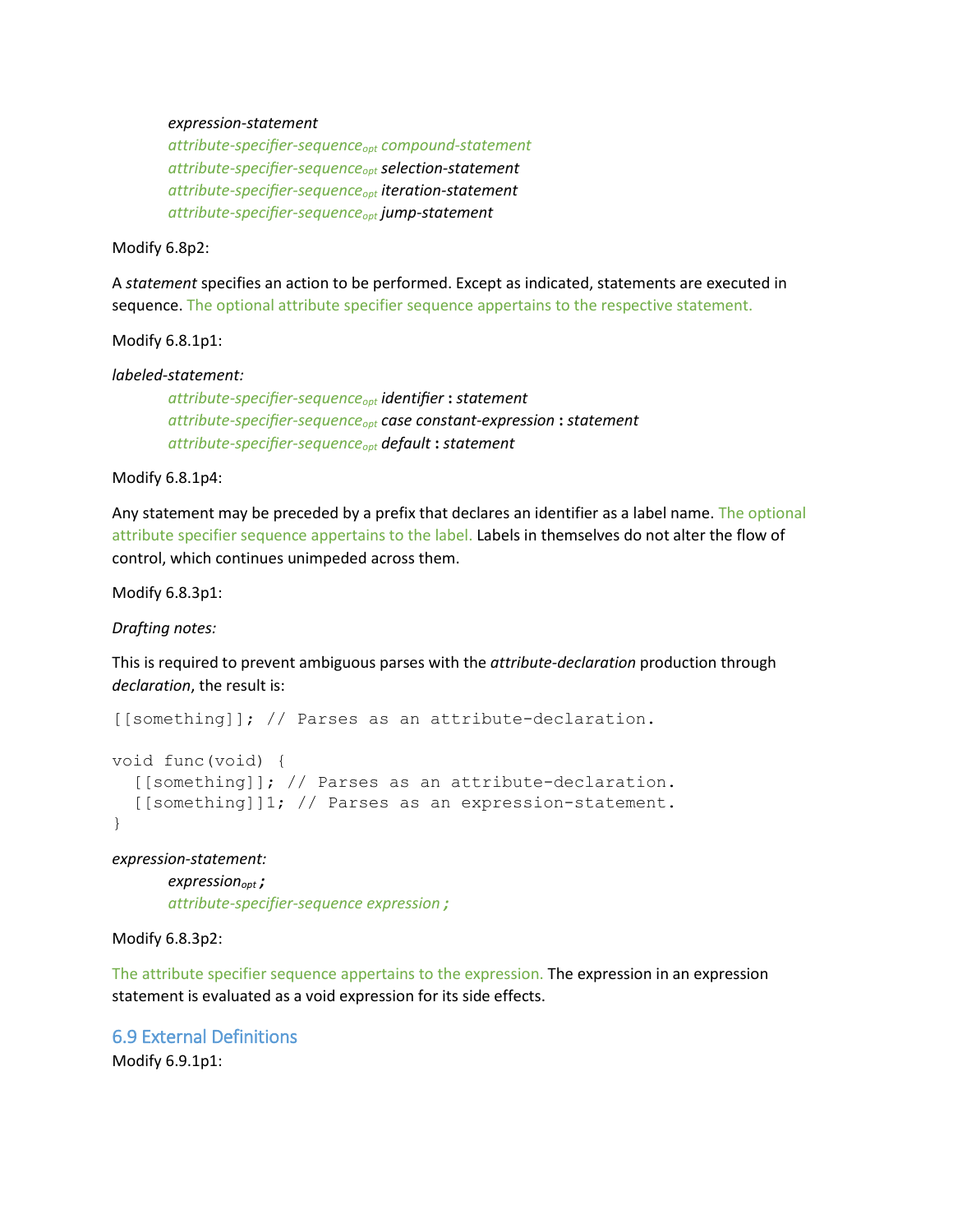#### *function-definition:*

*attribute-specifier-sequenceopt declaration-specifiers declarator declaration-listopt compound-statement*

#### *declaration-list:*

*no-leading-attribute-declaration declaration-list no-leading-attribute-declaration*

Add 6.9.1p7 to the Semantics section:

7 The optional attribute specifier sequence in a function definition appertains to the function.

# 7.1.3 Reserved Identifiers

*Drafting notes:*

C++ disallows a standard *attribute-token* from being defined or undefined as a macro by the user. The *attribute-token*s are not reserved (it is not UB to have an identifier with the same name as an *attributetoken*), but disallowing the interactions with macros eases the burden on standard library implementations.

Modify 7.1.3p2:

No other identifiers are reserved. If the program declares or defines an identifier in a context in which it is reserved (other than as allowed by 7.1.4), or defines a reserved identifier or attribute token described in 6.7.11 as a macro name, the behavior is undefined.

Modify 7.1.3p3:

If the program removes (with  $\#$ undef) any macro definition of an identifier in the first group listed above or attribute token described in 6.7.11, the behavior is undefined.

# Acknowledgements

I would like to recognize the following people for their help in this work: Clark Nelson, David Keaton, David Svoboda, Jens Gustedt, Jens Maurer, Joseph Myers, Martin Sebor, Michael Wong, and Richard Smith.

# References

[N1229]

Potential Extensions For Inclusion In a Revision of ISO/IEC 9899. <unknown>. http://www.openstd.org/jtc1/sc22/wg14/www/docs/n1229.pdf

# [N1264]

Potential Extensions For Inclusion In a Revision of ISO/IEC 9899. <unknown>. http://www.openstd.org/jtc1/sc22/wg14/www/docs/n1264.pdf

#### [N1403]

Towards support for attributes in C. David Svoboda. http://www.openstd.org/jtc1/sc22/wg14/www/docs/n1403.pdf